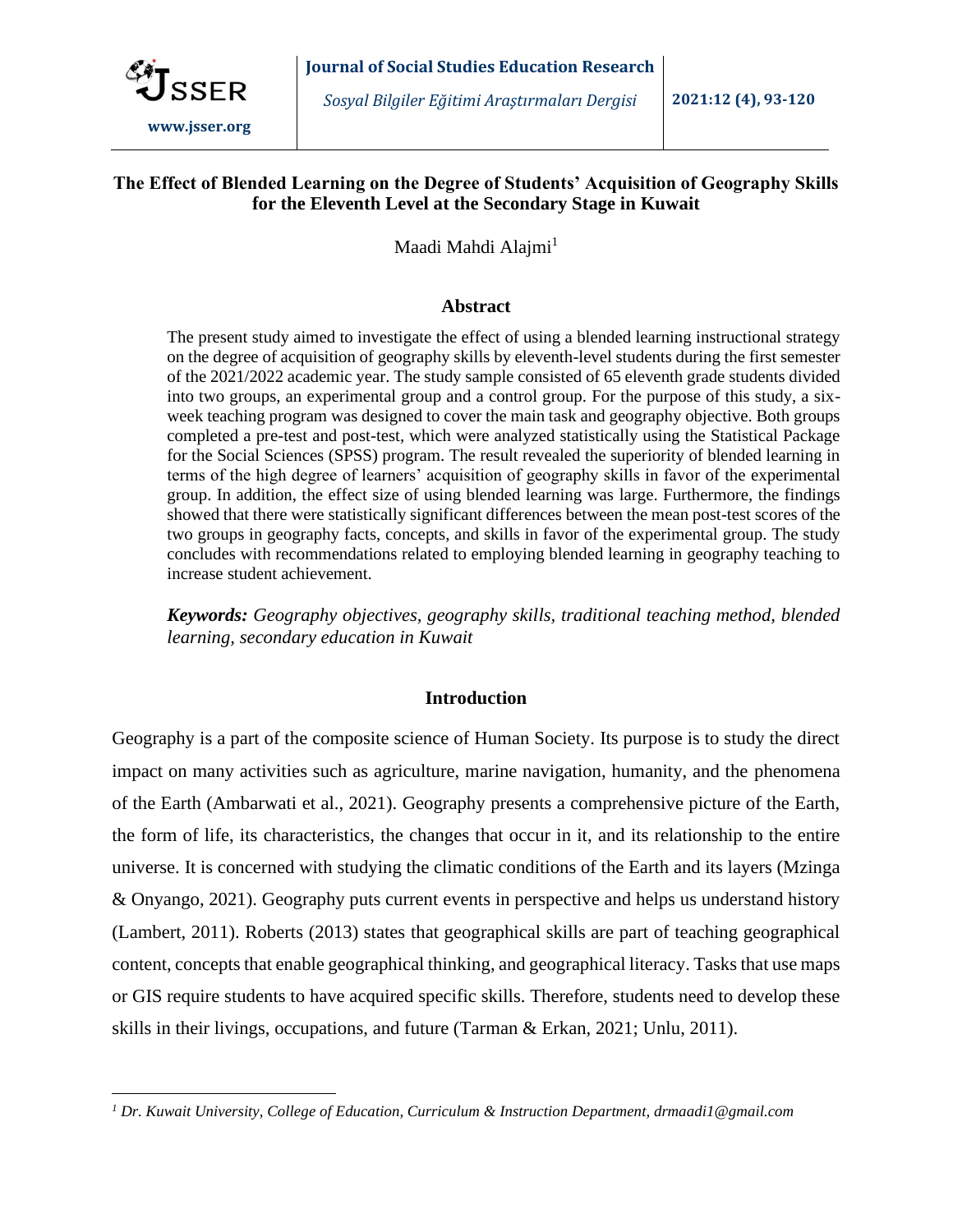Geography lessons must be designed, planned, and structured according to the facts, concepts, and skills that allow learners to apply such knowledge to different economic activities within their locality to improve their lives (Hoque, 2016). Niyazi (2018) states that there are numerous obstacles in the way of geography teachers for providing a better geography education. An example of the problems encountered in geography education includes teaching methods based on explaining concepts instead of providing various learning aspects to achieve learning objectives (Tureniyazova, 2019; Utami, 2018). Hence, the failure to do proper planning in geography lessons prevents teaching activities from being implemented in a productive way (Ilhan & Gülersoy, 2019). Considering the above challenges, a blended strategy seems a viable means for overcoming the learning difficulties experienced by students and teachers in Kuwait.

It has been increasingly argued that blended learning is an instructional model that can support learning in many ways, enhance students' learning outcomes, improve students' motivation, and facilitate the learning process across the curriculum (e.g., Al-Madani, 2015; Isti'anah, 2017; Kiviniemi, 2014; Utami, 2018). A study of the blended learning approach compared to the traditional learning approach on fifth-grade students' achievement showed that using the blended approach is more effective than the conventional method in terms of achievement and the development of verbal creative thinking skills (Al-Madani, 2015). Similarly, another study examined the effects of a blended learning environment on middle school students' engagement and academic achievement. It has been concluded that blended learning is more effective than traditional face-to-face learning (Matarirano & Gqokonqana, 2021; Sturm & Quaynor, 2020).

With traditional teaching methods, educational materials are only available during classroom hours (Alsowat, 2016; Kalimullina et al., 2021). However, the blended learning strategy allows students to stay engaged with their studies in their own time, at their own pace. Grabinsk et al. (2015) observed that for blended learning to be successful in influencing learning outcomes, the learner must be independent with a high level of motivation. Alnesafi (2018) observed that teachers resisted blended learning due to inadequate training and insufficient IT skills to create content posted on the internet.

López-Pérez et al. (2011) defined blended learning as the integration of traditional classroom methods with online activities. Blended learning aims to combine the advantages of face-to-face and e-learning environments that foster face-to-face instruction and digital forms of teaching so that instruction occurs both in the classroom and online (Harahap et al., 2019). Because it combines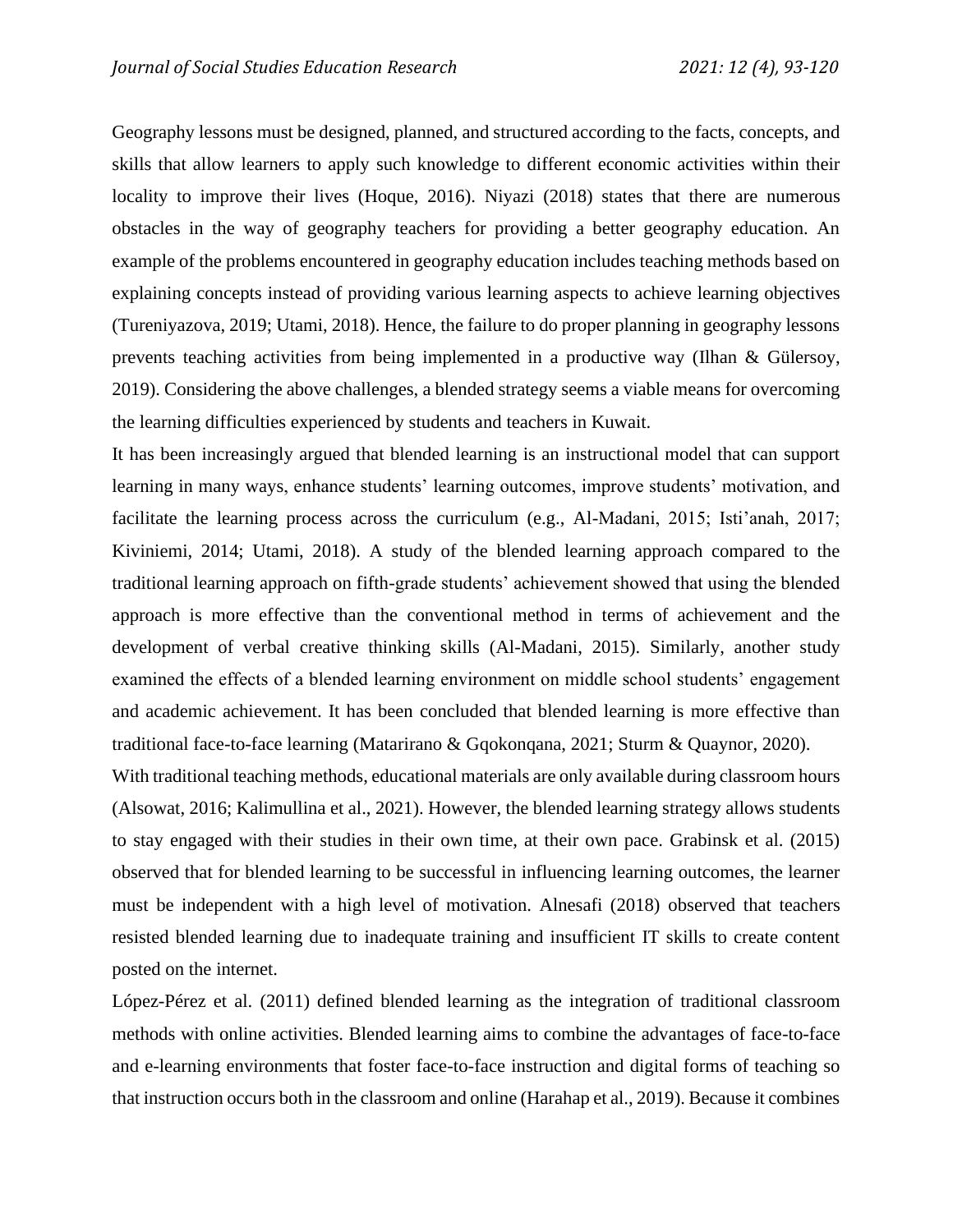the two advantages of instructional models, blended learning positively impacts the learning process (Utami, 2018). It can improve pedagogy and easier access to information and facilitate an independent and collaborative learning experience (Dinh, 2019; Rafiola et al., 2020).

While blended learning is well-received in Western culture (Grabinsk et al., 2015), in Kuwait, where the researcher is conducting this study, few well-documented investigations in the literature show whether this pedagogical approach ensures the superiority of blended learning over the traditional education method in terms of the high degree of learners' acquisition of geography facts, concepts, and skills. Moreover, it has not previously been attempted in Kuwaiti education, especially in the context of implementing the blended learning approach to the geography facts, concepts, and skills for the eleventh level at the secondary stage. Given the very limited number of studies on the effectiveness of blended learning when implemented in education, this study aims to fill this informational gap by investigating the effect of blended learning among eleventh-level students at the secondary stage in Kuwait.

### **Purpose of the Study**

Despite the widespread use of technology across educational disciplines in Kuwait and its positive impact on learners, the amount and quality of research on the effect of this blended learning approach to teaching and learning in the education system in Kuwait in general and for geography is still very poor compared with published literature in other disciplines. One of the main challenges geography teachers face in providing a more efficient geography education involves the solutions teachers come up with for these issues (Niyazi, 2018). Another challenge is the lack of teachers' skills, knowledge, and professional development and training in implementing blended learning technology (Aldhafiri, 2020; Alnesafi, 2018). Consequently, this situation leads to low proficiency in critical thinking and affects the high degree of learners' acquisition of geography skills. Therefore, the purpose of this study is to investigate the effect of blended learning instruction on the degree of acquisition of geography skills by eleventh-grade students in Kuwait.

## **Study Questions**

The problem addressed in this study is represented in the following research questions: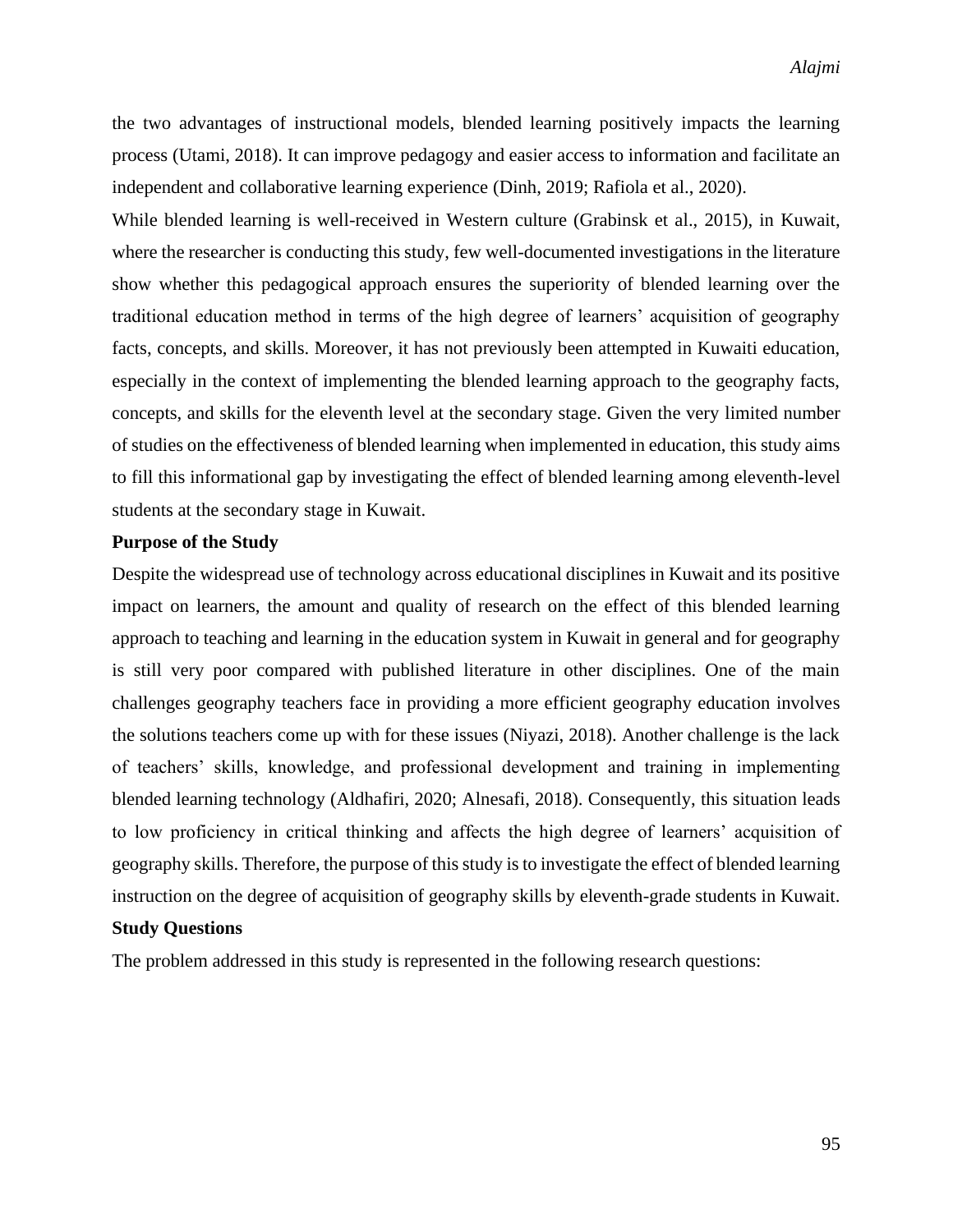- 1) Are there significant differences in the mean pre-test results for student achievement in geography skills between experimental and control students?
- 2) Are there significant differences between the mean achievement scores of students taught geography skills using traditional instruction compared to the scores of students taught using a blended learning teaching model?

#### **Null Hypothesis**

In regard to the research questions above, this study attempts to verify the following null hypotheses. These null hypotheses suggest no relationship or difference between blended learning strategy (independent variable X1) and student academic achievement (dependent variable Y).

- H0<sub>1</sub>: There are no significant differences at the level  $\alpha \le 0.05$  in the mean pre-test results for student academic achievement in geography skills between students in the experimental and control groups.
- H0<sub>2</sub>: There are no statistically significant indications at the level of  $\alpha \le 0.05$  between the mean achievement scores of students who are taught geography skills using traditional instruction compared to the scores of students who are taught using a blended learning model of instruction.

#### **Significance of the Study**

This study is significant because very little research has been conducted to investigate the effect of blended learning instruction on the degree of acquisition of geography skills by eleventh-grade students in Kuwait. Thus, the outcomes of this study are expected to provide deeper insight into the possible implementation of blended learning in the classrooms to equip students with better geography skills in a limited period.

#### **Literature Review**

#### **Geography Objectives and Skills**

Teaching geography revolves around knowing and understanding information, facts, concepts, and generalizations that help one understand the local environment. It allows learners to apply such knowledge to different economic activities within their locality that assist in improving lives (Hoque, 2016). Krause et al. (2021) emphasize that geography is oriented to specific facts and the development of skills in observation, recording, and using information collected to solve problems. The objectives of geography focus on helping the learners to:

1. Know the different cultures.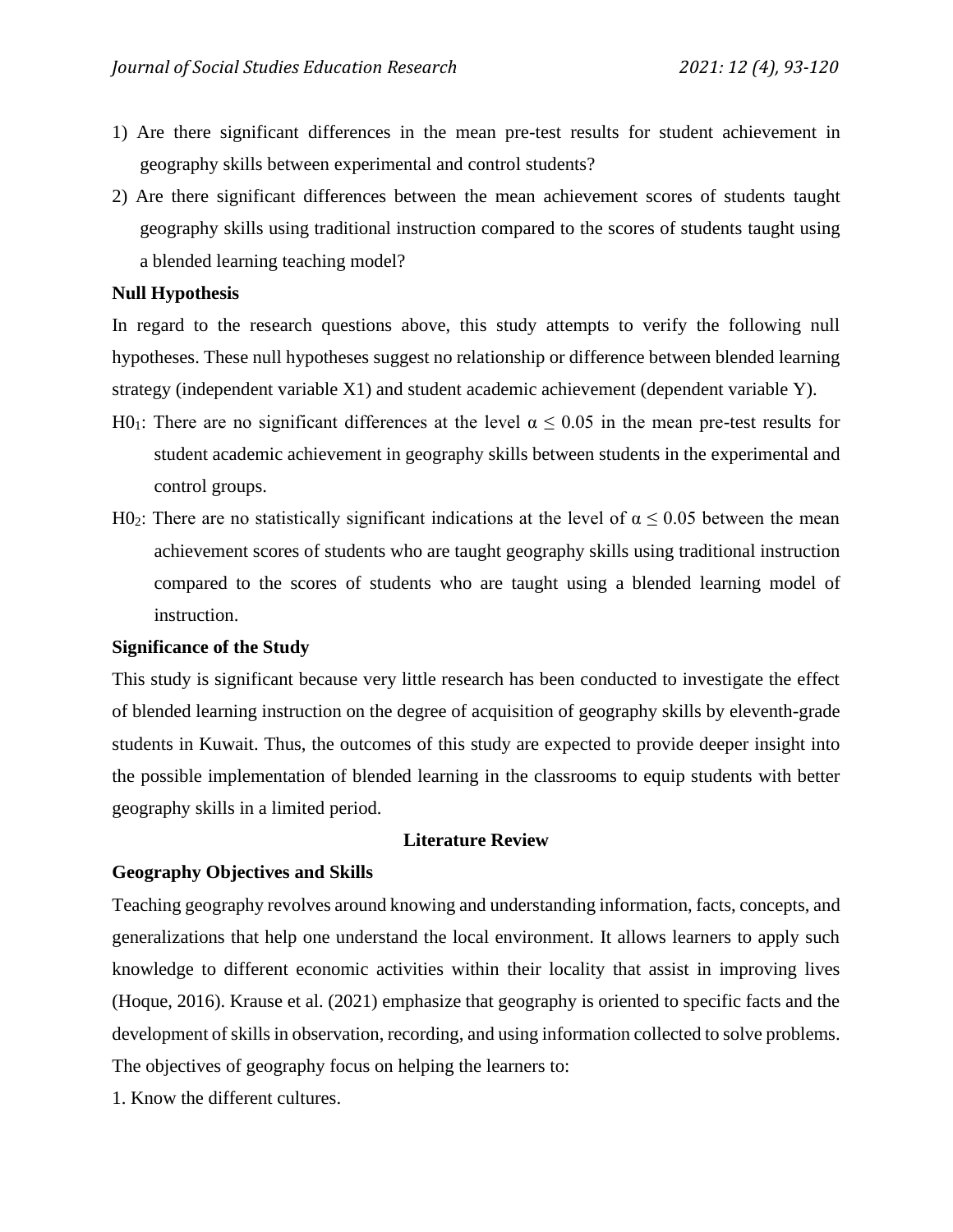2. Knowing which professions and work duties require geographical competence.

3. Understanding how natural landscapes change and interpreting the structures and development using images, diagrams, photographs, and maps.

4. The ability to use geographical information system applications.

5. The ability to use communication technology in acquiring, analyzing, and presenting data.

6. Analyzing the positive demographic development and settlement in different world regions.

7. Considering potential solutions for economic problems and social inequality.

8. Analyzing geographical problems and suggesting possible solutions.

9. Understanding the meaning of human rights.

10. Understanding phenomena arise from the planetary nature of the globe.

11. Observing and describing natural and human phenomena related to the local and global environment. (Collins, 2018; Virranmäki et al., 2021)

Among the essential skills of geography are the following:

1. Remember geographic facts and concepts.

2. Recognize geographical symbols.

3. Describe geographical phenomena.

4. Interpretation of environment changes.

5. Explain the causes of social problems.

6. Give examples of environmental problems.

7. Summarize the data and present it in various forms.

8. Compare and classify geographical phenomena.

9. Propose solutions to environmental problems such as pollution, desertification, and global warming.

10. Criticize the local and global actions to confront climate change.

11. Employ geographical information and laws in innovative life situations.

12. Draw conclusions and judgments from given phenomena. (Ayas, 2015; Krause, 2021; Virranmäki et al., 2021)

According to Ridha et al. (2019), spatial thinking is critical in teaching geography. It helps students with spatial understanding, interpretation of geographical phenomena, spatial distribution, and determination of locations and directions.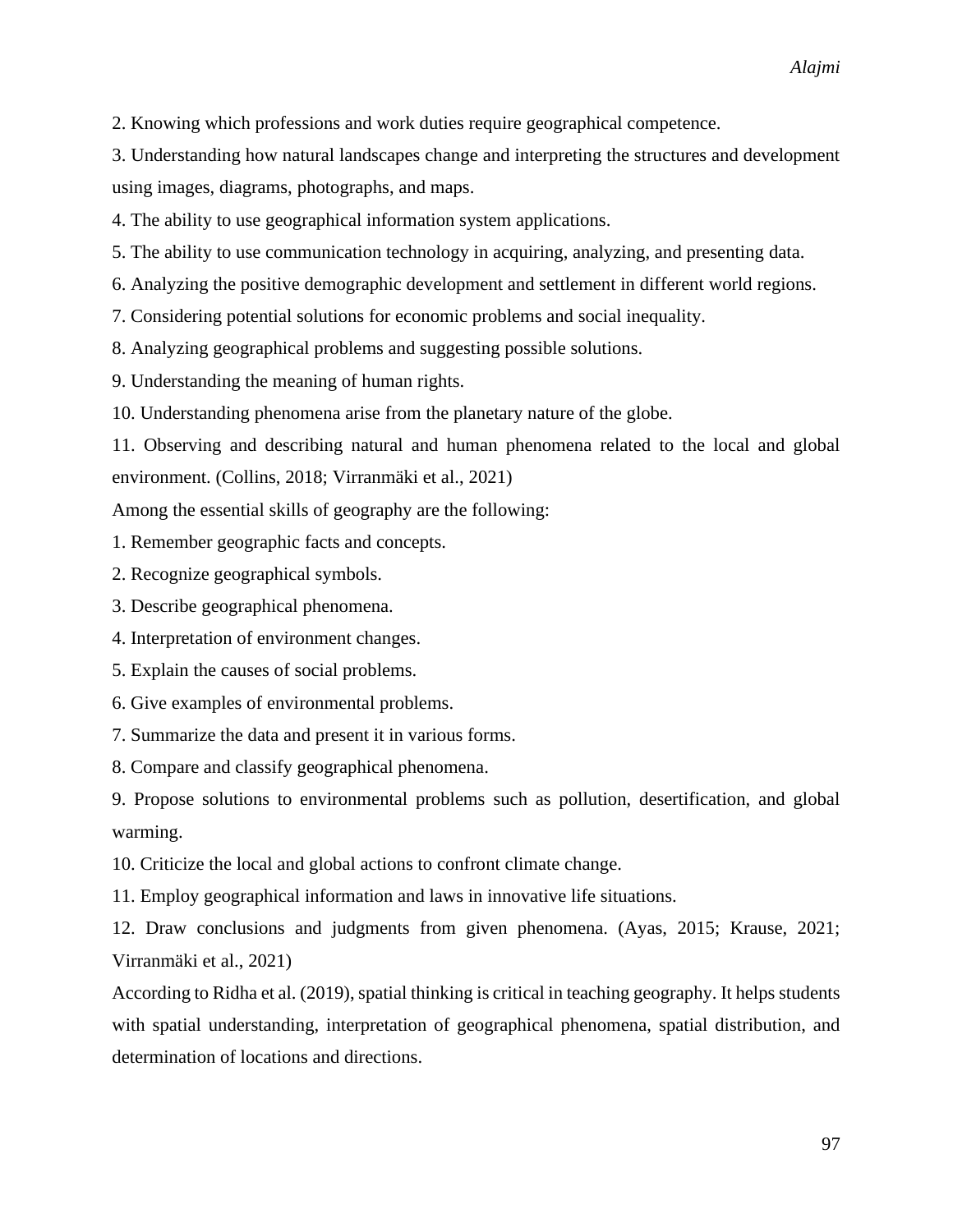### **Blended Learning**

The traditional teaching method depends on face-to-face instruction and requires students to attend school. This method is no longer appropriate in this era and with the generation of technological developments. In contrast, the distance learning method depends on the use of the internet in the teaching process (Ma'arop & Embi, 2016; Saboowala et al., 2021). Such a method has many negatives as it weakens the development of skills such as interaction, participation, collaboration, and field training. Additionally, there is the difficulty of providing

internet access in many places and for all students (Powell et al., 2015; Saboowala et al., 2021). The blended learning method is a compromise between the traditional method and the distance learning method, where blended learning combines the advantages of the two methods and avoids the negatives of each (Alsarayreh, 2020; AlShahrani & Talaue, 2018; Bower et al., 2015; Diab & Elgahsh, 2020; Etom et al., 2021).

One of the advantages of blended learning is that it reduces the burden on teachers and gives them enough time to manage teaching situations, guide students, consider the individual differences between them, and respond to their needs in a better way (Suprabha & Subramonian, 2015). Blended learning is characterized by continuity, comprehensiveness, and flexibility. It balances student learning in the classroom and at home to solve homework and communicate with teachers and colleagues to implement projects and assignments. Many studies have found that learners prefer blended learning because it mixes traditional and online methods. It is also characterized by flexibility and access to content and activities at any time with the possibility of field training on performance and applied skills in the classroom or laboratories (Banditvilai, 2016; Evans-Amalu & Claravall, 2021; Tamim, 2018).

There are six models of blended learning mentioned by Ayob et al. (2020): face-to-face driver, online lab, flex, self-blend, rotation, and enriched virtual model. According to Martanto et al. (2021), blended learning proved highly effective in providing students with social studies skills such as critical thinking, communication, collaboration, problem-solving, and creativity. McLaughlin et al. (2015) stated that the increase in students' achievement from the blended learning method is because learners study the contents using the online form and using classroom activities that depend on student-centered learning.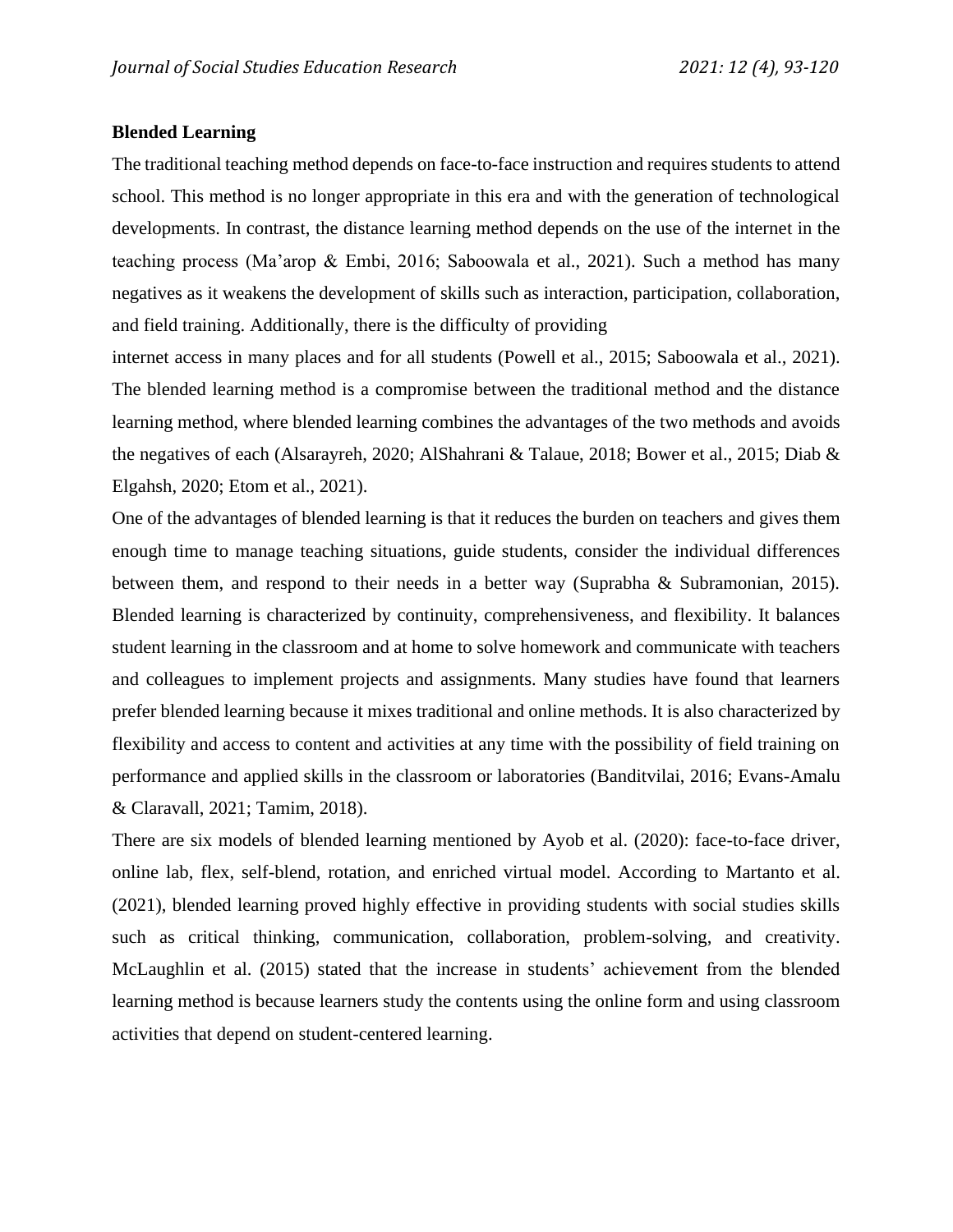There is a lack of agreement between the studies about the superiority of the blended learning method over the traditional method regarding students' acquisition of skills or increasing students' motivation to learn. In contrast, some studies confirmed the superiority of blended learning over the traditional method, such as the studies of Rao (2019), Kundu (2021), and Lapitan Jr. et al. (2021). However, some studies did not find any statistical differences between the two methods related to students' acquisition of teaching skills or academic achievement, such as the studies of Fuhrer (2021), Law et al. (2019), Saboowala et al. (2021).

#### **Method**

#### **Research Design**

This research aims to investigate the effect of blended learning instruction on the degree of acquisition of geography skills by eleventh-grade students in Kuwait for the academic year of 2021-2022. In addition, this study examines whether the blended learning approach can improve students' skills and determines whether the acquisition of geography facts, concepts, and skills presented in blended learning leads to more significant achievement gains than the traditional methods. To achieve reliability and validity of the research study, it was necessary to use an experimental design (Cook & Campbell, 1979; Creswell & Creswell, 2017).

This design had two randomly assigned groups, classified as (A) the "traditional" teaching approach and (B) the blended learning approach. A pre-test in higher-order skills was administered to both groups to measure the degree of acquisition of geography skills before the intervention. The same test was administered as a post-test to both groups at the end of the study to measure the differences between the study groups. The mean scores were calculated for the post-test scores to ensure interrater reliability, and the same procedure as pre-test administration was followed. The design of the research is presented in Table 1.

#### **Table 1**

#### *Experimental Design*

| <b>Pre-test, Post-test</b>                       | <b>Study Groups</b>       | <b>Type of Treatment</b>            |
|--------------------------------------------------|---------------------------|-------------------------------------|
| the degree of acquisition of<br>geography skills | <b>Experimental Group</b> | Blended learning approach (6 Weeks) |
| the degree of acquisition of<br>geography skills | Control Group             | Traditional method                  |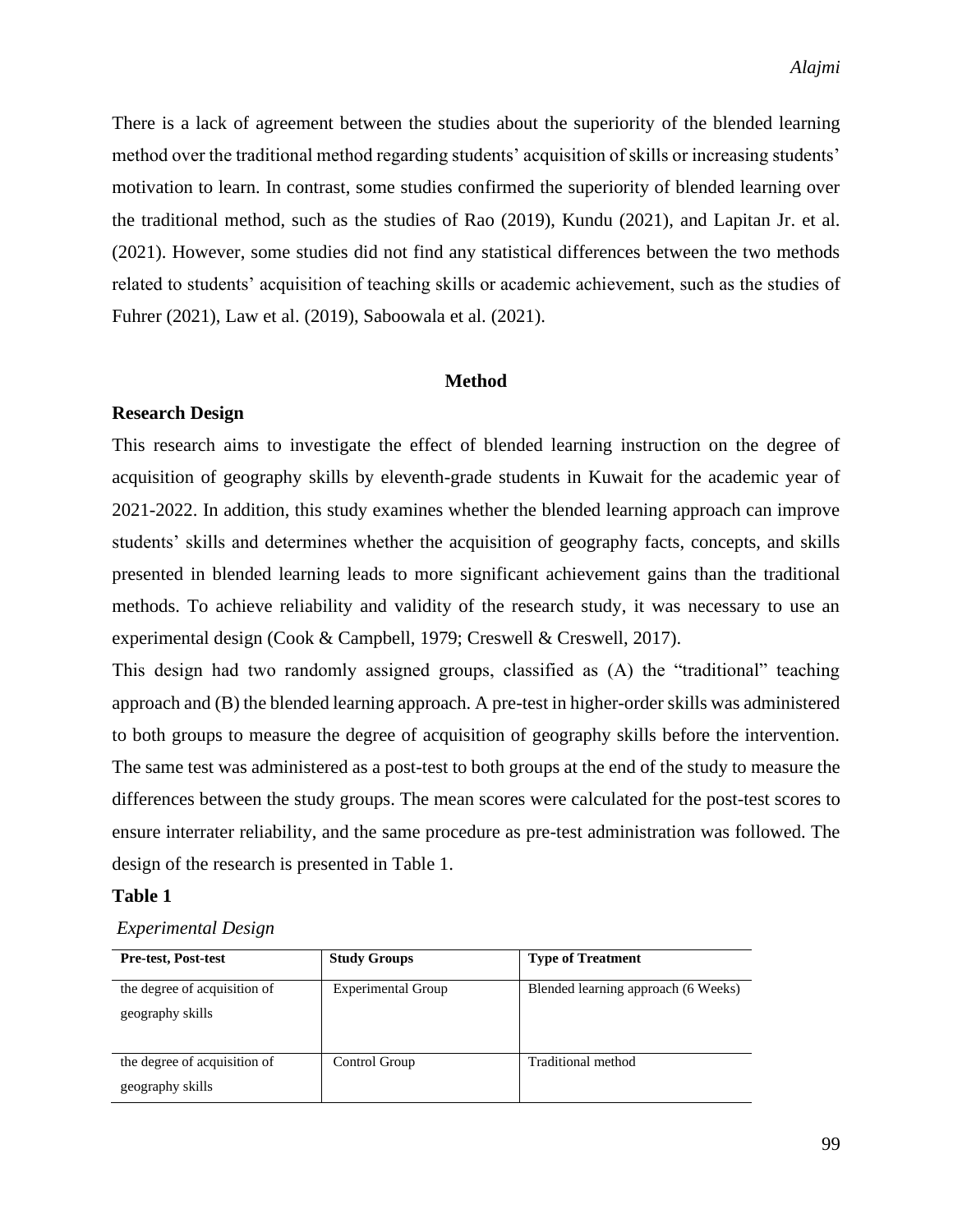### **Participants and Sample**

The target population for this study was 65 students in the eleventh-grade level, randomly selected from the Sabah Al-Salem High School in Kuwait for the academic year 2021-2022. Both the experimental and control group students were homogenous and had similar educational backgrounds. The experimental group students (33) were required to join a blended learning approach, and students in the control group (32) studied using conventional methods. Before the intervention started, all participants signed a consent form that briefly described the study. The distribution of the sample is presented in Table 2.

#### **Table 2**

*Demographic Characteristics of Both Assigned Groups*

| Group | Experimental group | Control group | Total |
|-------|--------------------|---------------|-------|
| No    | $(n=33)$           | $(n=32)$      | 65    |

### **Course Design and Procedure**

This section describes the implementation of the blended learning design before, during, and after class activities and assessments based on objectives using all levels of Bloom's taxonomy. The taxonomy can be simplified into its essential components for instructional design purposes based on what the task requires students to accomplish. The second chapter of the geography textbook for the eleventh grade and its title (Principles of Geography) was chosen. The title of this chapter is Planet Earth, and it contains three parts (Man and Universe - Solar System - General Characteristics of the Earth) (MOE, 2019). The researcher randomly selected two classes at the eleventh level at Sabah Al-Salem High School. The first class, 11A, consisted of 32 students, and it became the control group that used the traditional method. The second class, 11B, consists of 33 students, and it became the experimental group using blended learning.

A teacher with nine years of experience teaching geography and blended learning strategies was selected to lead the two classes (the control and experimental groups). The experiment was carried out at Sabah Al-Salem High School during the first semester of 2021. The control group students were taught in the usual traditional way, which requires students to attend school and learn in a face-to-face manner based on the printed textbook. Blended learning was used with the experimental group, where the students of this group attend a class at school, and the next class is online without attending school. The teacher used the face-to-face driver model with the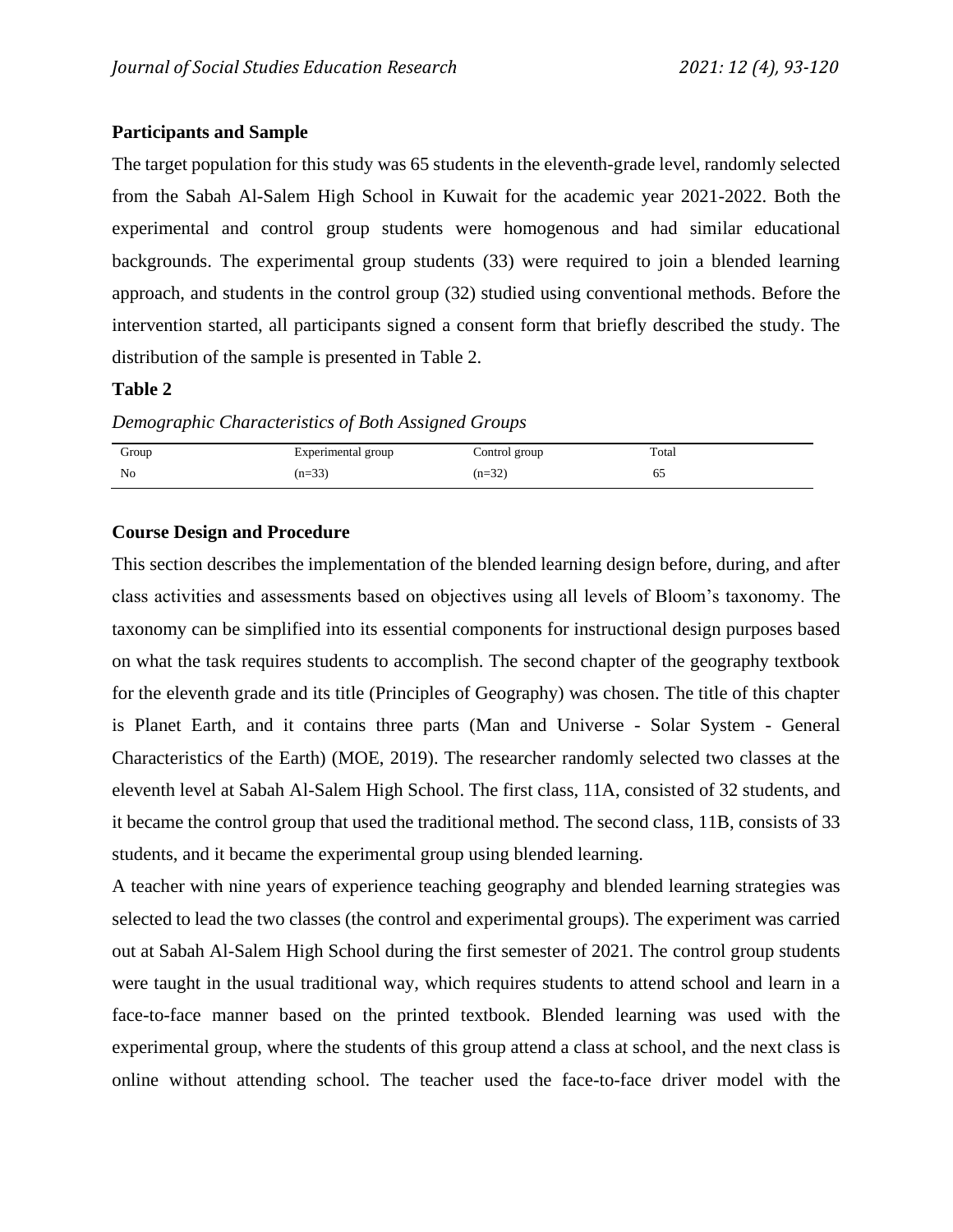experimental group, where the content is delivered from the teacher to the student directly with the part of the material via the internet, which allowed students to study at home or in the class. In-school classes are devoted to practical skills and performing practices, while online classes are devoted to cognitive and theoretical skills. The total of the lessons studied by the students of the two groups amounted to 12 lessons for each group over a period of six weeks. The use of the Microsoft Teams application was relied upon by the experimental group in providing online lessons. The reason for choosing this application was due to the experience of students and teachers in using it, which they gained during the past two years when schools were forced to close due to the Coronavirus pandemic.

The researcher designed an achievement test to measure the degrees of students' acquisition of geography concepts, facts, and skills at the eleventh level. The achievement test was applied to the students of the two groups after six weeks (12 lessons). First, the researcher collected the data and entered it into the SPSS program. Then, one-way ANOVA, means, standard deviations, t-test, and the significance level (.05) were used to analyze the results statistically.

### **Instrumentation**

The researcher developed and implemented the instrument used in this study using experimental design procedures based on an extensive review of related theory and research in the literature (Cook & Campbell, 1979; Creswell & Creswell, 2017). The researcher developed a written test to assess students' composition before and after the treatment. The test contained 30 multiple-choice questions. A post-test was used to determine the effect of the blended learning strategy on the development of the students' geography skills. To ensure the validity of the instrument, the instrument was drafted by the researcher and submitted to several content judges who were experts in the field of social studies, who reviewed and determined the face and content validity of the instrument. In the end, the researcher revised the test based on the reviewers' comments. The achievement test is attached in the Appendix.

### **Content Validity**

An inter-item correlation test using KMO analysis was employed to validate the instrument's content by identifying the correlation between the score of each of the test questions and the total instrument score and each of the statements and the category to which it belongs. In addition, a correlation test was conducted among the scores of the three axes of the questionnaire and the total instrument score. Table 3 describes the inter-item correlations.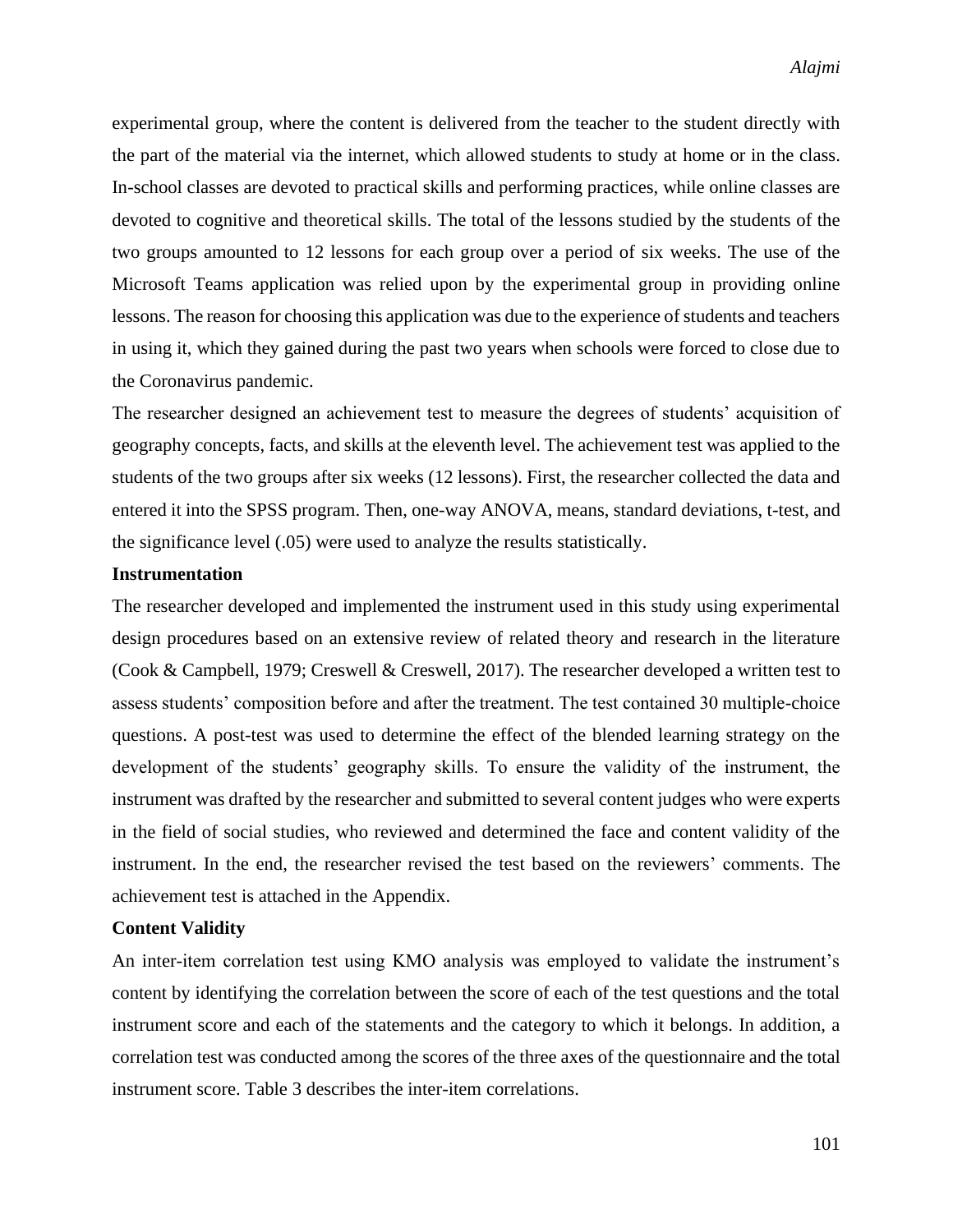| Ouestion       | <b>Index Correlation</b> | <b>Ouestion</b> | <b>Index Correlation</b> |
|----------------|--------------------------|-----------------|--------------------------|
| 1              | 0.739*                   | 16              | $0.676*$                 |
| 2              | $0.755*$                 | 17              | $0.731*$                 |
| 3              | $0.746*$                 | 18              | $0.752*$                 |
| $\overline{4}$ | $0.698*$                 | 19              | $0.846*$                 |
| 5              | $0.747*$                 | 20              | $0.773*$                 |
| 6              | $0.799*$                 | 21              | $0.791*$                 |
| 7              | $0.693*$                 | 22              | $0.765*$                 |
| 8              | $0.784*$                 | 23              | $0.711*$                 |
| 9              | $0.801*$                 | 24              | $0.763*$                 |
| 10             | $0.833*$                 | 25              | $0.744*$                 |
| 11             | $0.667*$                 | 26              | $0.784*$                 |
| 12             | $0.741*$                 | 27              | $0.698*$                 |
| 13             | $0.683*$                 | 28              | $0.746*$                 |
| 14             | $0.726*$                 | 29              | $0.761*$                 |
| 15             | $0.632*$                 | 30              | $0.832*$                 |
|                |                          |                 |                          |

*Achievement Test Inter-Item Correlations*

*\* significant at α=0.05* 

The previous table shows a high correlation between the questions, the total instrument score, and the relevant category items. This means that the tool used in this study is internally valid in addition to face validity.

#### **Reliability Test**

The researcher verified the reliability of the achievement test by applying it to an exploratory sample of 22 students and reapplying it to the same group after two weeks. The correlation coefficient was calculated using Cronbach's coefficient.

A reliability test was conducted among the instruments and their categories using Cronbach's alpha measure with the sample of students. See Table 4 for reliability test results. Table 4 shows that reliability coefficients ranged from 0.788-0.846 for the two categories. Therefore, the result for the total questionnaire equals 0.779, which means the overall high reliability of scales used in the test.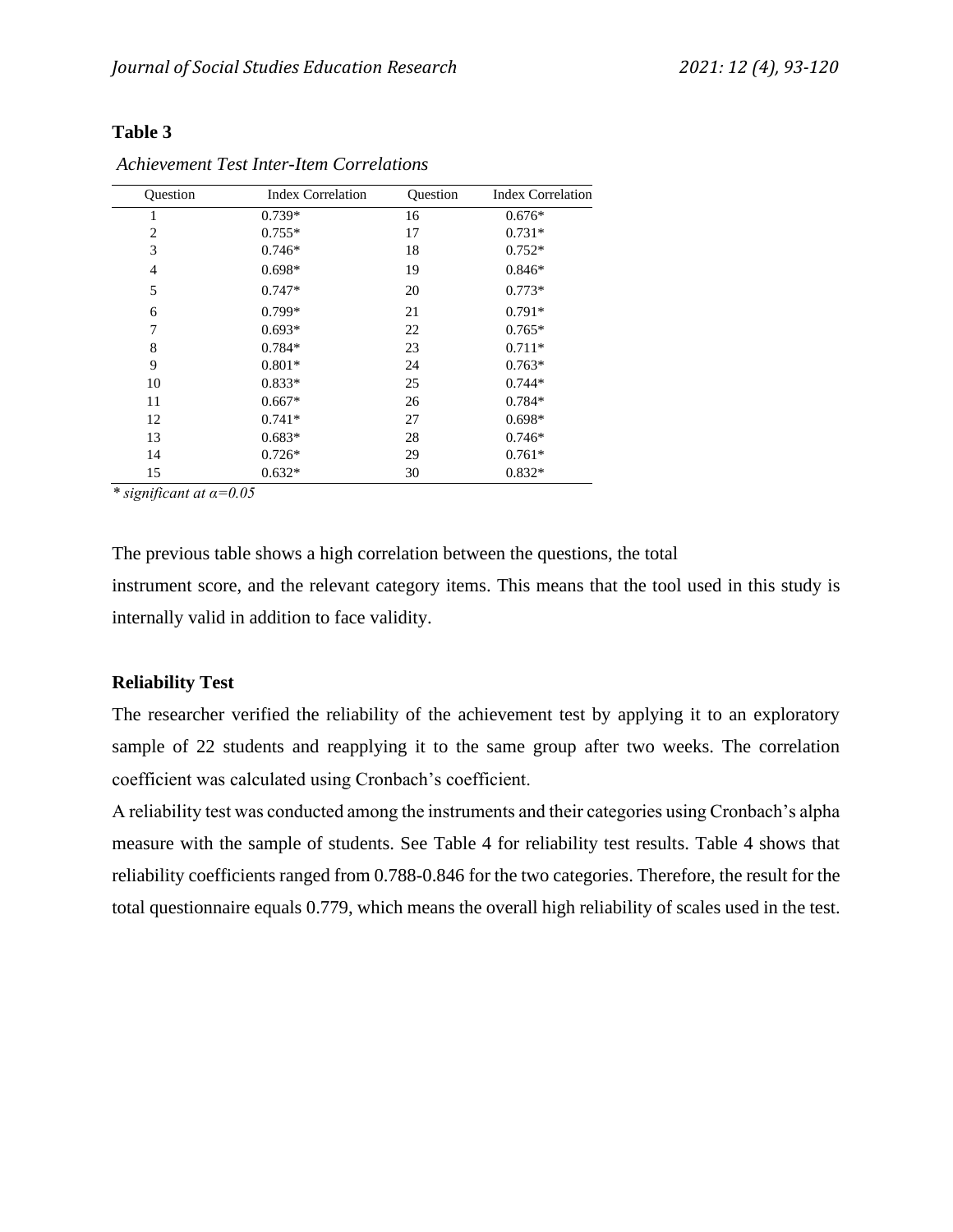| Question       |       | Cronbach's Question No. Cronbach's |       | Question No. Cronbach's |       |
|----------------|-------|------------------------------------|-------|-------------------------|-------|
| No.            | alpha |                                    | alpha |                         | alpha |
|                |       |                                    |       |                         |       |
| $\mathbf{1}$   | .861  | 11                                 | .785  | $21\,$                  | .803  |
| $\overline{2}$ | .798  | 12                                 | .844  | 22                      | .744  |
| 3              | .832  | 13                                 | .753  | 23                      | .774  |
| $\overline{4}$ | .778  | 14                                 | .699  | 24                      | .781  |
| 5              | .765  | 15                                 | .737  | 25                      | .788  |
| 6              | .824  | 16                                 | .774  | 26                      | .757  |
| 7              | .747  | 17                                 | .780  | 27                      | .766  |
| $\,$ 8 $\,$    | .853  | 18                                 | .748  | 28                      | .738  |
| 9              | .806  | 19                                 | .791  | 29                      | .698  |
| 10             | .796  | 20                                 | .770  | 30                      | .759  |
|                |       | Total                              | .779  |                         |       |

#### *Summary Statistics of Reliability Test*

### **Data Collection**

This study's data were collected by applying a pre-test to the control and experimental group students before starting the experiment to ensure that the two groups were equal in acquiring geography skills for the eleventh grade. After six weeks, a post-test was also applied to the same two groups to compare the impact of blended learning and the traditional teaching method on the degrees of students' acquisition of geography facts, concepts, and skills. The total number of students in the control group was 32, while the number of students in the experimental group was 33.

#### **Data Analysis**

Data from the pre-test and the post-test assessments were collected and analyzed using a t-test to determine whether there was a significant difference in performance between the mean value of the pre-test scores of participants in the control group and participants in the experimental group. A one-way ANOVA on the post-test total scores with the pre-test total scores as variance was used to determine whether there were differences in the degrees of students' acquisition of geography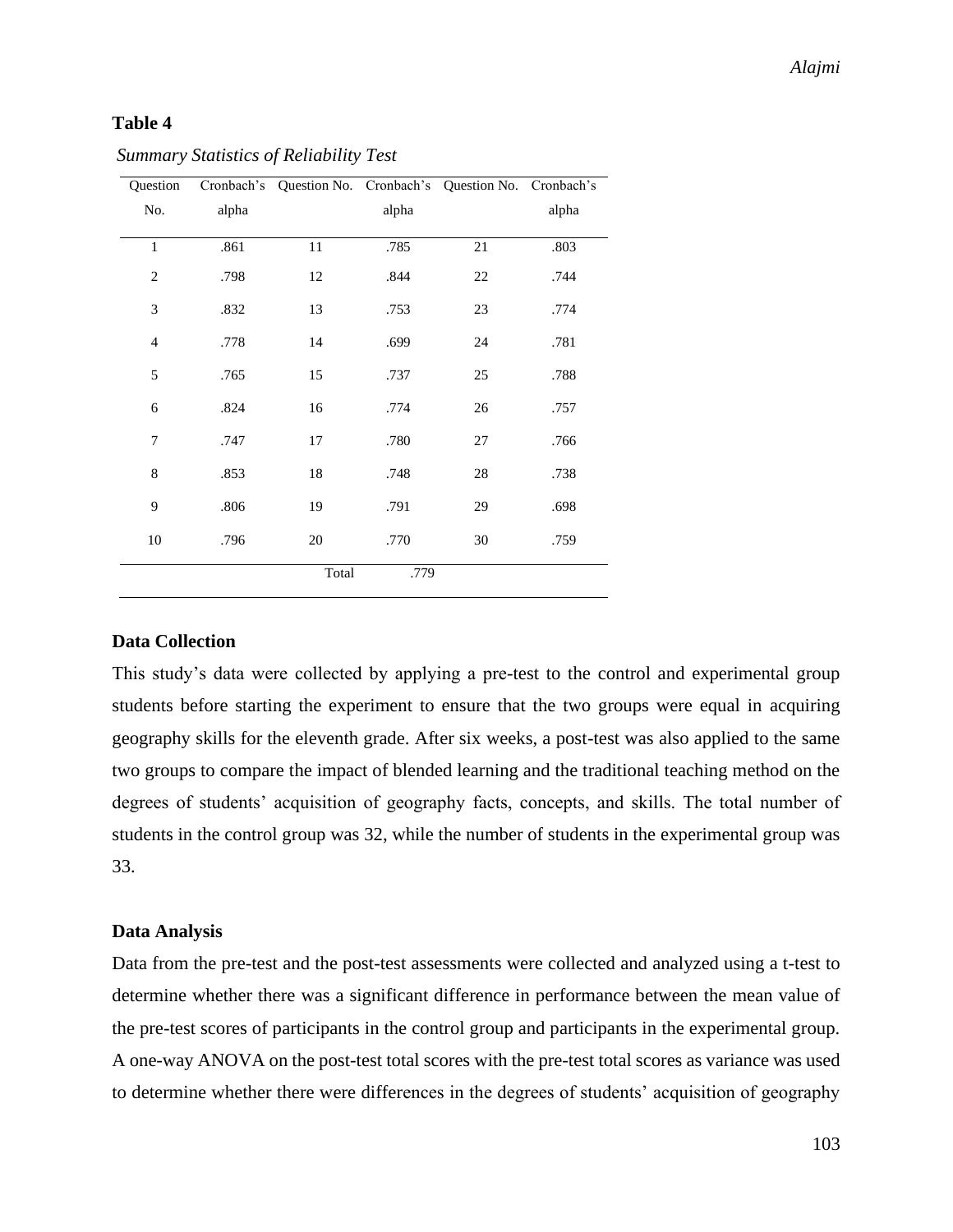skills between the experimental and control groups before and after the intervention. The researcher analyzed the scores of students of the control and experimental groups in the achievement test (pre and post) using SSPS software version 29. Means, standard deviations, ttests, and significance levels (.05) were used to ascertain if there were statistically significant differences between the scores of the students of the control and experimental groups in the achievement test.

#### **Results and Discussion**

#### **Normality Test**

Normality testing uses the Kolmogorov-Smirnov statistical test. It aims to test the Blended Learning (Experiment), Traditional Method (Control), and Students' Scores in the Achievement Tests. Table 5 shows the normality test scores.

#### **Table 5**

*Normality Test on Blended Learning, Traditional Method and Students' Scores in the Achievement Test Variables*

| No | Variable                  | <b>Factors</b>                         | Score |
|----|---------------------------|----------------------------------------|-------|
|    | <b>Blended Learning</b>   | Kolmogorov-Smirnov Z value Probability | 1,783 |
|    | (Experiment)              |                                        | 0.15  |
|    | <b>Traditional Method</b> | Kolmogorov-Smirnov Z value Probability | 1,678 |
|    | (Control)                 |                                        | 0.09  |
|    | Students' Scores in the   | Kolmogorov-Smirnov Z value Probability | 1,659 |
|    | <b>Achievement Tests</b>  |                                        | 0.17  |

Table 5 indicates that the p-value  $= 0.15 > 0.05$  shows that the Blended Learning (Experiment) variable data is normally distributed, and the p-value  $= 0.09$  > 0.05 shows that the Traditional Method (Control) variable data meets the requirements of the normality test. Also, the table indicates that the Students' Scores in the Achievement Tests variable data p value =  $0.17$   $>$  0.05, which means that it is normally distributed.

### **Linearity Test**

The linearity test determines the relationship between the independent and linear dependent variables. The criteria for linearity testing are that if the calculated F value  $\lt F$  table has a significant level of 0.05, then the relationship between the independent and dependent variables is linear. The results of the linearity test are presented in Table 6.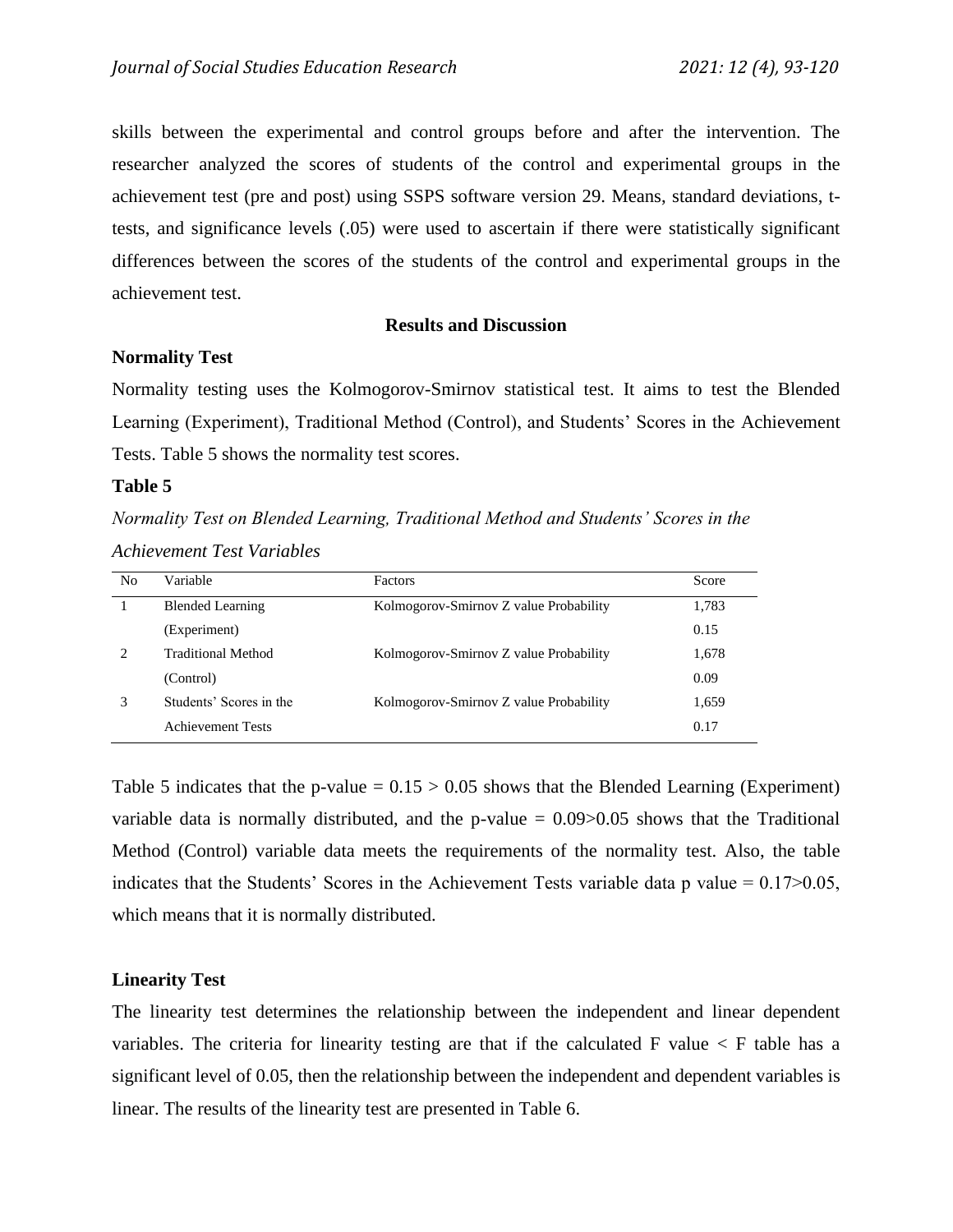*Linearity Test*

| Variable    | Df | F count | F table | Sig   | Information |
|-------------|----|---------|---------|-------|-------------|
| X1 =<br>. v | 63 | 0.798   | 3.92    | 0.701 | Linear      |
|             | 63 | 0.776   | 3.79    | 0.762 | Linear      |

The linearity test results for variables X1 (Blended Learning (Experiment)) and Y (Students' Scores in the Achievement Tests) in Table 6 show that the calculated F value is 0.798, and the F table value is 3.92 with a significance value of 0.701. These results indicate that the computed F value is 0.05, which means that the relationship between X1 and Y is linear. The linearity test results for the variables X2 (Traditional Method (Control)) and Y (Students' Scores in the Achievement Tests) in Table 6 shows that the calculated F value is 0.776 and the F table value is 3.79 with a significance value of 0.762. These results indicate the calculated F value 0.05, which means that the relationship between X2 and Y is linear. Table 6 shows that the linearity test results show a straight line of the functional relationship equation between the variables so that these results can be used to test the hypothesis of this study.

#### **Homogeneity Test**

The variance homogeneity test of the Blended Learning (Experiment) (X1) variable, the Traditional Method (Control) (X2), and Students' Scores in the Achievement Tests (Y) were carried out using the F-test, provided that if  $F$  count  $>F$  table, the variance of the groups was homogeneous. Table 7 indicates the results of the homogeneous test.

### **Table 7**

#### *Test of Homogeneity*

| Group                         | Levene Statistic | DF1 | DF2 | Sig. |
|-------------------------------|------------------|-----|-----|------|
| Blended Learning (Experiment) | 2.996            |     | 63  | .000 |
| Traditional Method (Control)  | 2.586            | 31  | 63  | .000 |

Table 7 shows that the elaborate phase's r-value in Blended Learning (Experiment) and Traditional Method (Control) variables are smaller than the levels used, namely,  $0.000 \le 0.05$ . Thus, the scores on the Blended Learning (Experiment) and Traditional Method (Control) variables spread homogeneously.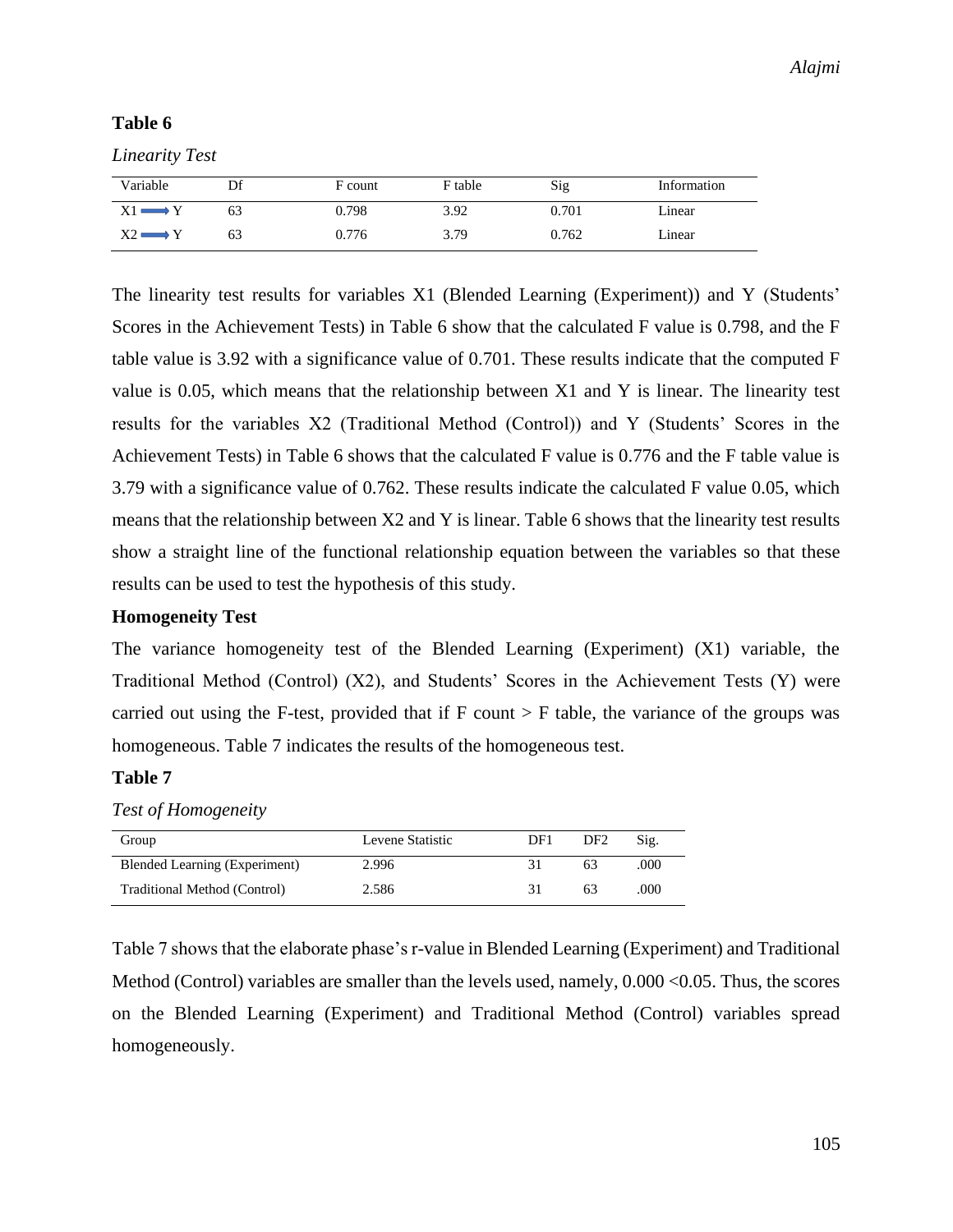## **Descriptive Statistics**

Before the hypothesis testing is conducted, the following descriptive data are presented, showing achievement of the experimental and control groups in pre-test and post-test.

## **Table 8**

| N <sub>0</sub>              | Experimental Group, $N = 33$ |    |      |            |                          |                          | Control Group, $N = 32$ |    |      |           |                          |               |
|-----------------------------|------------------------------|----|------|------------|--------------------------|--------------------------|-------------------------|----|------|-----------|--------------------------|---------------|
|                             | Pre-test                     | F  | $\%$ | Post-test  | $\mathbf{F}$             | $\frac{0}{0}$            | Pre-test                | F  | $\%$ | Post-test | F                        | $\frac{0}{0}$ |
|                             | 90-100                       | 8  | 24.2 | $90 - 100$ | 16                       | 48.5                     | $90 - 100$              | 6  | 18.8 | 90-100    | 10                       | 31.3          |
| $\mathcal{D}_{\mathcal{L}}$ | 76-89                        | 12 | 33.4 | 76-89      | 14                       | 42.4                     | 76-89                   | 10 | 31.3 | 76-89     | 12                       | 37.5          |
| 3                           | 66-75                        | 10 | 30.3 | 66-75      | 3                        | 9.1                      | 66-75                   | 8  | 25   | 66-75     | 6                        | 18.8          |
| $\overline{4}$              | 60-66                        | 3  | 9.1  | 60-66      |                          | $\overline{\phantom{0}}$ | 60-66                   | 5  | 15.6 | 60-66     | $\overline{4}$           | 12.5          |
| 5                           | 40-99                        |    |      | 40-99      | $\overline{\phantom{0}}$ | $\overline{\phantom{a}}$ | 40-99                   | 3  | 9.3  | 40-99     | $\overline{\phantom{a}}$ |               |
| 6                           | Mean                         |    | 76   | Mean       | 82                       | 100                      | Mean                    | 74 | 100  | Mean      | 78                       | 100           |

*Descriptive Data of Pre-Test and Post-Test of the Experimental and Control Groups*

As indicated in Table 8, the score achieved by the experimental group on pre-test and post-test are as follows: mean score on pre-test is 76 and post-test 82. The control group achieved lower mean scores: pre-test  $= 74$  and post-test  $= 78$ . Simultaneously, the frequency of achievement in each category, A (90-100), B (76-89), C (66-75), D (60-66), also increases in pre-test and post-test both for the experimental group and the control group. An inferential statistic through hypothesis testing is delivered to see whether the mean score difference is statistically significant.

## **Hypothesis Testing**

The study includes two null hypotheses, and the analysis of the following results is to verify the hypotheses.

## **Hypothesis 1:**

There are no significant differences between students in the experimental and control groups at the level  $\alpha \leq 0.05$  in the mean pre-test results for student academic achievement in geography skills. The first hypothesis proposed that there would be no significant differences at the level  $\alpha \le 0.05$ in the mean pre-test results for student academic achievement in geography skills between students in the experimental and control groups. Therefore, to test the first hypothesis, means and standard deviations of the scores of both groups in the pre-test were calculated. In addition, the statistical significance value and t-value were calculated. These results are listed in Table 9.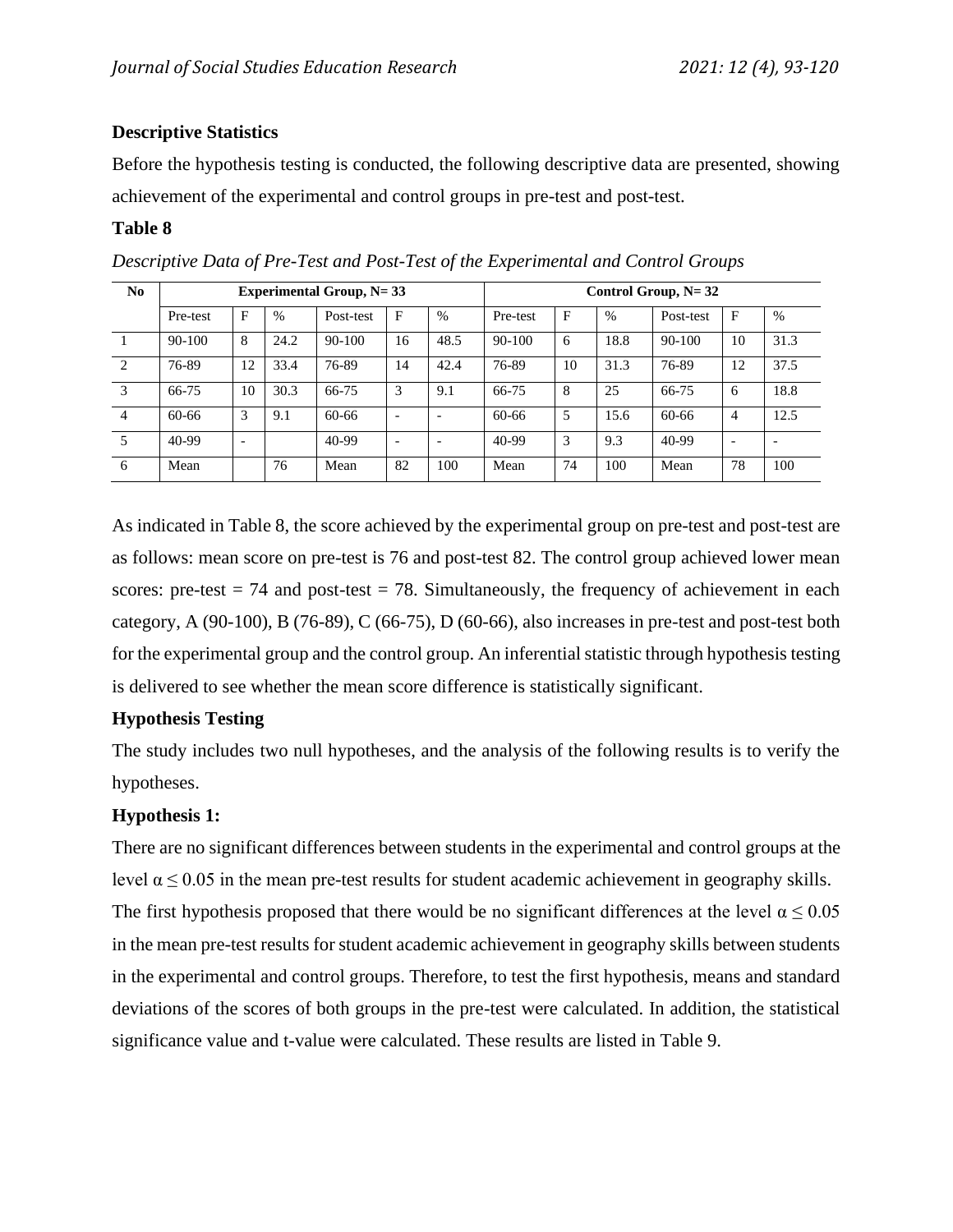| Test     | Group      | N  | Mean  | S/D  | DF |       | Sig. (2 tailed) |
|----------|------------|----|-------|------|----|-------|-----------------|
| Pre-test | Control    | 32 | 10.17 | 1.74 | 63 | 0.801 | 0.895           |
|          | Experiment | 33 | 9.89  | 1.82 |    |       |                 |

*The Statistical Analysis Results for the Scores of Both Groups in the Pre-test*

*\* significant at α=0.05*

According to the data in Table 9, the control group's mean was 10.17, while the experimental group's mean was 9.89. The T-value equaled 0.801, and the statistical significance value was 0.895, which is greater than the statistical significance level a=0.05. These values indicate that there was no significant difference between the groups. This result shows that before the application, the prior knowledge of both the experimental and control groups was very close to each other; as a result, their prior knowledge and experience with geography skills seem to be similar. Thus, the control and experimental groups had similar academic abilities as measured by this test. Therefore, the hypothesis was considered valid due to this result. There were no significant differences between students in the experimental and control groups at the level  $\alpha \leq$ 0.05 in the mean pre-test results for student academic achievement in geography skills.

### **Hypothesis 2:**

There are no statistically significant indication at the level of  $\alpha \leq 0.05$  between the mean achievement scores of students who are taught geography skills using traditional instruction compared to the scores of students who are taught using a blended learning model of instruction. It was predicted that there would be no statistically significant indication at the level of  $\alpha \le 0.05$ between the mean achievement scores of students who are taught geography skills using traditional classroom instruction compared to the scores of students who are taught using a blended learning model of instruction. To determine whether there was any statistical significance related to the post-test scores of the experimental and control groups, the means and standard deviations of the scores of both groups on the post-test were calculated. In addition, the statistical significance value and t-value were calculated. The results are specified in Table 10.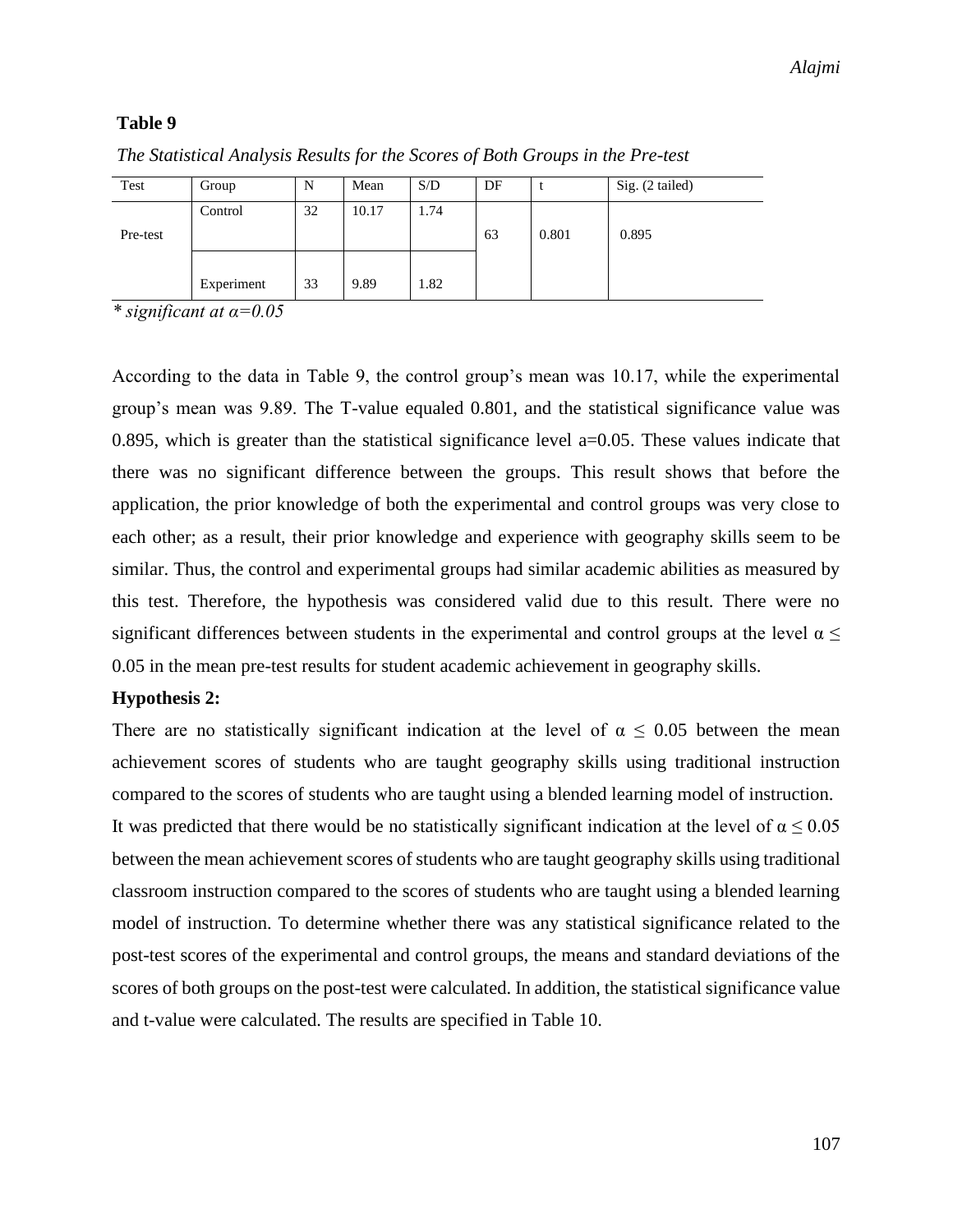| Test      | Group      | N  | Mean  | S/D  | DF |       | Sig. (2 tailed) |
|-----------|------------|----|-------|------|----|-------|-----------------|
| Post-test | Control    | 32 | 20.21 | 1.83 | 63 | 8.474 | $0.001*$        |
|           | Experiment | 33 | 28.73 | 1.76 |    |       |                 |

*The Statistical Analysis Results for the Scores of Both Groups in the Post-test*

*\* significant at α=0.05*

As shown in Table 10, there is a significant difference related to the post-test scores of the experimental and control groups. The experimental group shows a mean score of 28.73, whereas the control group shows a mean score of 20.21. The t-value is 8.474, and the statistical significance value (Sig.) is 0.0001, which indicates that the post-test scores of the experimental group are higher than those of the control group. These results indicate that the blended learning model of instruction would help improve students' geography skills. To verify this result, a one-way ANOVA was conducted, and the results are presented in Table 11.

#### **Table 11**

| Source of Variance | Sum of Squares | DF | Mean Squares |       | Sig.     |
|--------------------|----------------|----|--------------|-------|----------|
| Between Groups     | 26.478         |    | 26,478       |       |          |
| Within Groups      | 157.385        | 63 | 2.026        | 9.076 | $0.001*$ |
| Total              | 183.863        | 64 |              |       |          |

## *Results of One-Way ANOVA*

*\* significant at α=0.05*

The result of the one-way ANOVA indicated significant differences between the means of the different groups based on the teaching method variable, 0.001, which is less than the significance level a=0.05. This result can be attributed to the learning method in favor of the blended learning model. Accordingly, it can be concluded that using the blended learning model to learn geography skills had a significant effect on the increase in the level of achievements related to using the blended learning by the students in the experimental group. This can be demonstrated by the difference between the post-test means for the two groups, which were higher for the experimental group. To further explore and rule out which group performed better in the post-test, a Bonferroni test for post hoc comparisons was conducted to identify the differentiated effect of satisfaction of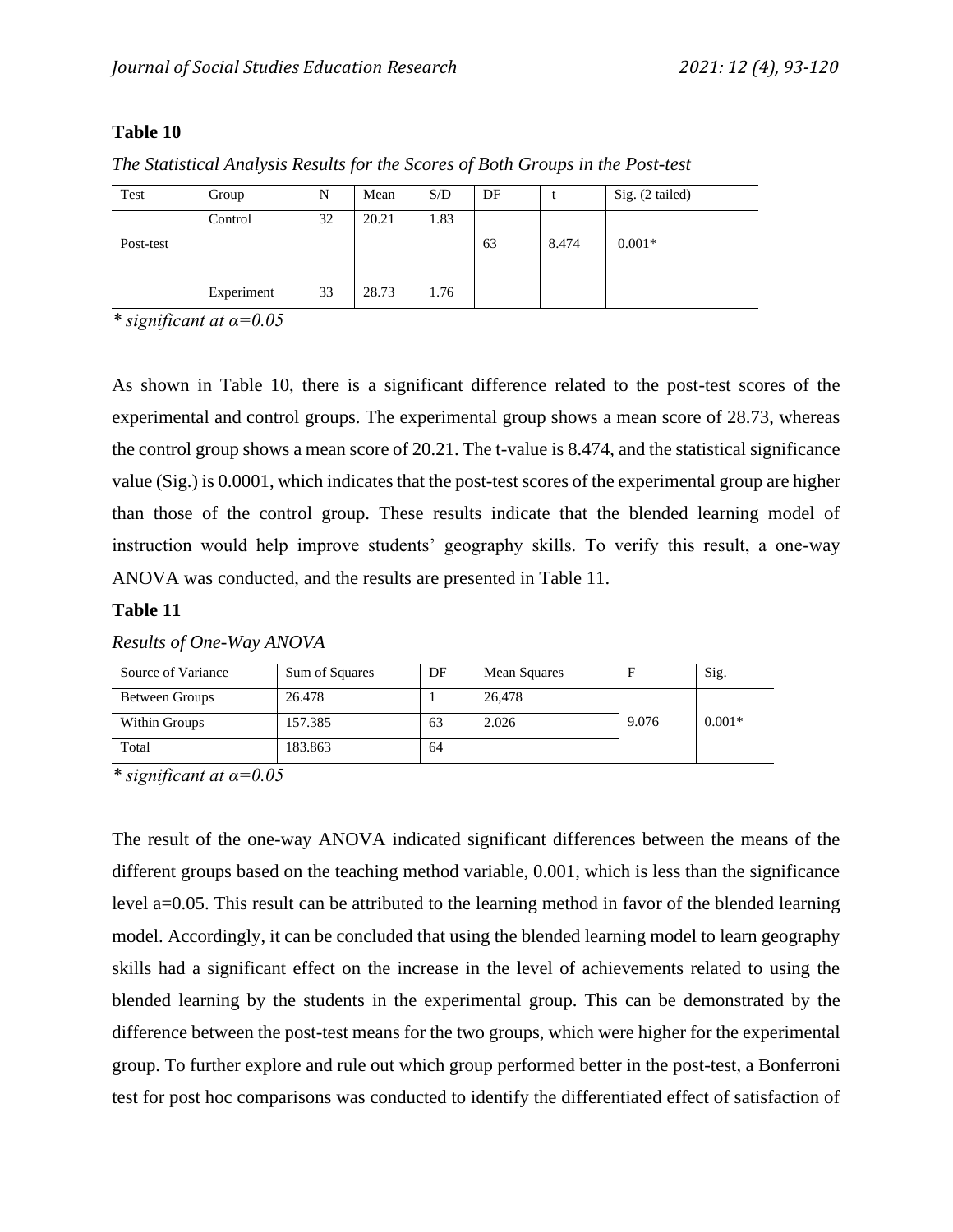enhanced capabilities, which was calculated by applying post hoc tests. The results of the Bonferroni test are presented in Table 12.

### **Table 12**

*Results of Bonferroni Test for Post-test Hoc Comparisons for the Students' Achievement Level on the Post-test*

| Group      | N  | Pre-test |      | Post-test |      | DF |       | Sig.   | n <sub>2</sub> | υ     |
|------------|----|----------|------|-----------|------|----|-------|--------|----------------|-------|
|            | 32 | Mean     | S/D  | Mean      | S/D  |    |       |        |                |       |
| Experiment | 33 | 9.82     | 1.82 | 28.73     | 1.76 | 32 | 8.474 | 0.0197 | 0.795          | 4.386 |

As shown in Table 12, the results indicate that there is a statistically significant difference between the degree of acquisition of geography skills by eleventh-grade students in Kuwait of those who studied using the traditional method and those who used the blended learning strategy. These results highlight an adequate degree of acceptance of the use of the blended learning model among the eleventh-grade students. It is worth mentioning that the  $n^2$  score was 0.795 and the effect size was 4.386, which is a high value that indicates that there is a significant size effect in the use of the blended learning model to improve students' geography skills in the experimental group.

Previous studies (e.g., Al-Madani, 2015; Ilhan & Gülersoy, 2019; Isti'anah, 2017; Kiviniemi, 2014; Utami, 2018) have reported that using blended learning as an instructional method provides a dynamic, interactive learning environment, facilitates thinking skills, enhances students' learning outcomes, improves students' motivation, facilitates the learning process across the curriculum, and helps students learn and retain information better than traditional lectures. This study sought to investigate the effect of using a blended learning instructional strategy on acquiring geography skills among the eleventh-grade students in Kuwait. Of the two hypotheses, the second was significantly confirmed. The results obtained from the one-way ANOVA indicated a significant effect on students' geography skills learning class. This implies that the blended learning approach was more effective on students' achievements. Therefore, the second null hypothesis of the study was rejected. A possible explanation is a major difference between blended learning and traditional classrooms. Blended learning combines the advantages of the two methods and avoids the negatives of each (Alsarayreh, 2020; AlShahrani & Talaue, 2018). Another explanation is the advantage of blended learning, which reduces the burden on teachers and gives them enough time to manage teaching situations, guide students, consider the individual differences between them,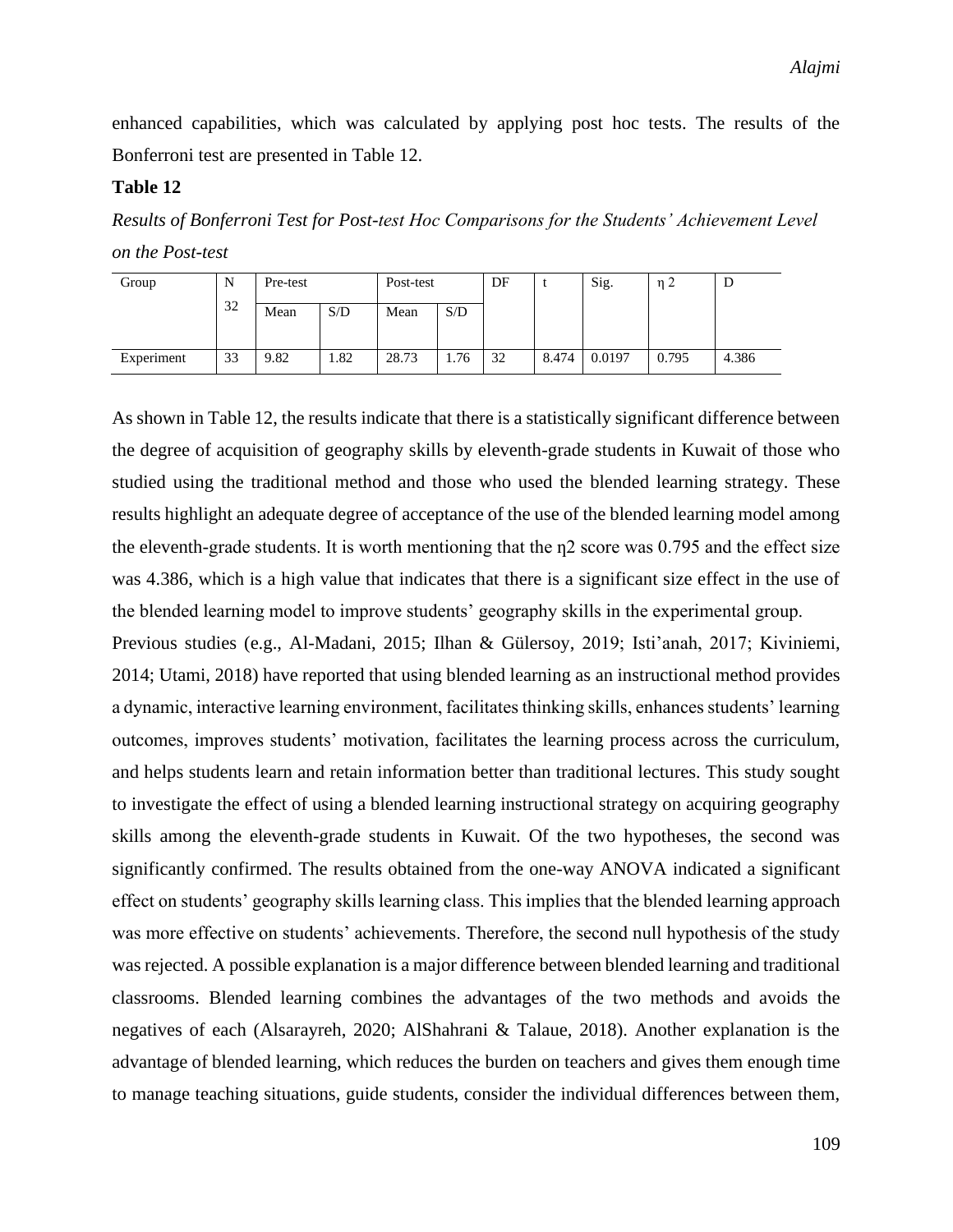and respond to their needs in a better way (Suprabha & Subramonian, 2015). The findings of this study seem to support the findings of previous researchers. Al-Madani (2015), Rao (2019), Kundu (2021), and Lapitan Jr. et al. (2021) confirmed that the blended learning approach could be more effective than the traditional face-to-face learning approach. These findings can be attributed to the fact that using the blended learning strategy with the students in the experimental group raised their engagement, activity, and motivation to learn. In addition, the control group showed less interest during the learning process. These findings encourage teachers to apply blended learning in their teaching process to achieve the desired objectives.

## **Conclusions and Recommendations**

Based on the analysis of the data and the findings of this research, the following conclusions are drawn. First, the overall effectiveness of implementing the blended learning method as a teaching aid in secondary schools can effectively improve students' geography skills. Second, the positive effects of using the blended learning strategy became evident after the treatment. Third, based on the present study's findings, the following recommendations can be formulated. New methods of instruction should be implemented in Kuwait's educational process to embrace advances in technology in improving learners' acquisition of geography skills. Concerning the limitations of this study, future studies should investigate the effect of a blended learning model of instruction on other curricula, such as science, mathematics, Arabic, and English, in the context of secondary education.

#### **Acknowledgment**

The author is very thankful to all the associated personnel who contributed to this research.

#### **References**

- Aldhafiri, M. D. (2020). The effectiveness of using interactive whiteboards in improving the Arabic listening skills of undergraduates majoring in Arabic language at Kuwaiti universities. *Education and Information Technologies, 25*(5), 3577–3591.
- Al-Madani, F. M. (2015). The effect of blended learning approach on fifth grade students' academic achievement in My Beautiful Language Textbook and the development of their verbal creative thinking in Saudi Arabia. *Journal of International Education Research (JIER)*, *11*(4), 253–260.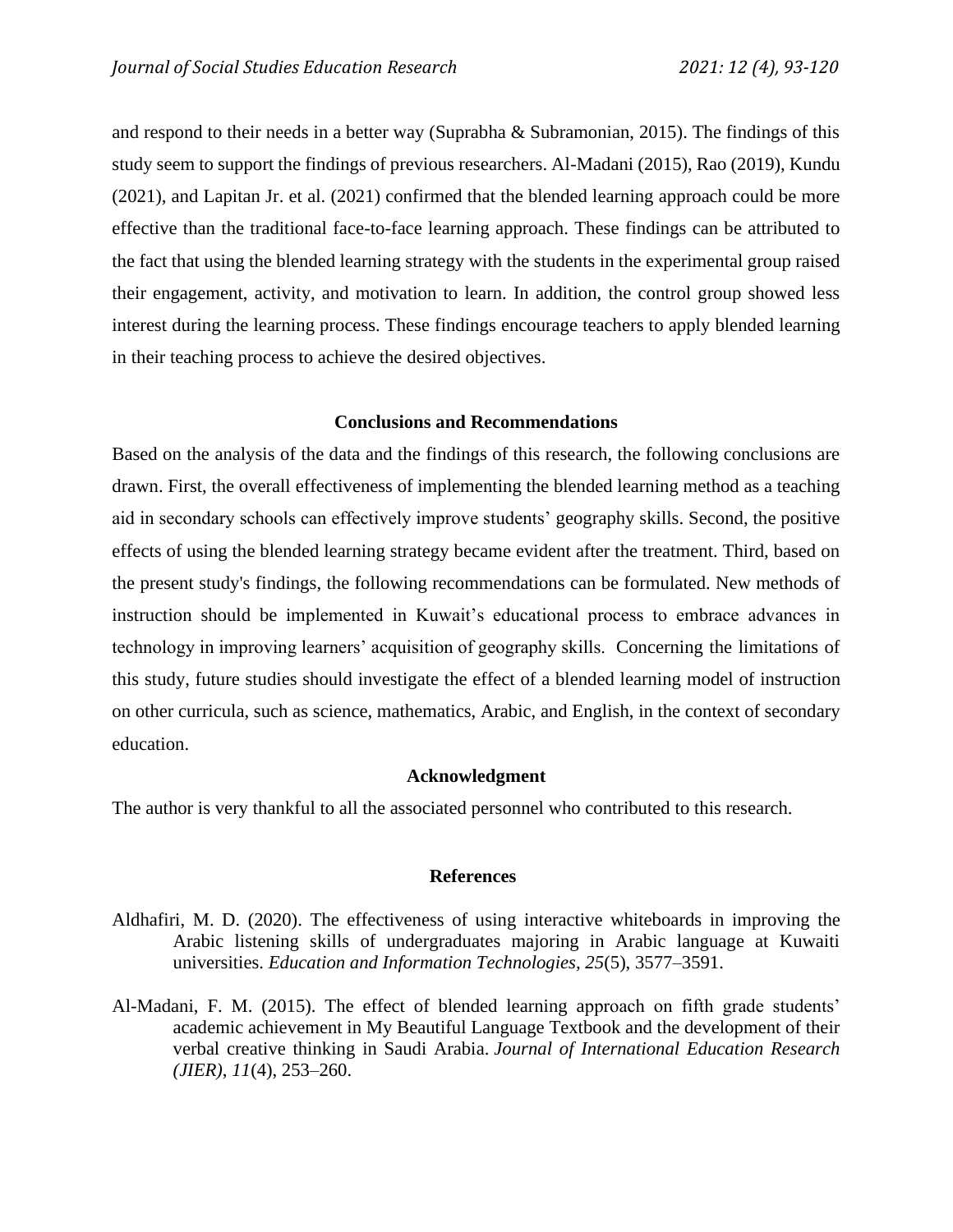- Alnesafi, A. (2018). Blended learning and accounting education in Kuwait: An analysis of social construction of technology. *Academy of Accounting and Financial Studies Journal*, *22*(3), 1–19.
- Alsarayreh, R. (2020). Using blended learning during COVID-19: The perceptions of school teachers in Jordan. *Cypriot Journal of Educational Sciences*, *15*(6), 1544–1556.
- AlShahrani, F., & Talaue, G. M. (2018). Traditional versus blended learning method: A comparative study on its effectiveness in business communication course. *International Journal of Advanced Information Technology (IJAIT), 8*(6).
- Alsowat, H. H. (2016). Foreign language anxiety in higher education: A practical framework for reducing FLA. *European Scientific Journal*, *12*(7), 193–220.
- Ambarwati, P. D., Maryani, E., & Yani, A. (2021). The quality of geography textbook of twelvegrade and their implications for the development of students geographic thinking skills. *International Conference on Elementary Education*, *3*(1), 342–348.
- Ayas, C. (2015). The role of media in geography courses from the perspectives of pre-service social studies teachers. *Journal of Social Studies Education Research, 6*(1), 172–189.
- Ayob, N. F. S., Abd Halim, N. D., Zulkifli, N. N., Zaid, N. M., & Mokhtar, M. (2020). Overview of blended learning: The effect of station rotation model on students' achievement. *Journal of Critical Reviews*, *7*(6), 320–326.
- Banditvilai, C. (2016). Enhancing students' language skills through blended learning. *Electronic Journal of e-Learning*, *14*(3), 223–232.
- Bower, M., Dalgarno, B., Kennedy, G. E., Lee, M. J., & Kenney, J. (2015). Design and implementation factors in blended synchronous learning environments: Outcomes from a cross-case analysis. *Computers & Education*, *86*, 1–17.
- Collins, L. (2018). The impact of paper versus digital map technology on students' spatial thinking skill acquisition. *Journal of Geography, 117*(4), 137–152. doi: 10.1080/00221341.2017.1374990
- Cook, T. D., & Campbell, D. T. (1979). The design and conduct of true experiments and quasiexperiments in field settings. In *Research in organizations: Issues and controversies*. Goodyear Publishing Company.
- Creswell, J. W., & Creswell, J. D. (2017). *Research design: Qualitative, quantitative, and mixed methods approaches*. Sage publications.
- Diab, G. M. A. E. H., & Elgahsh, N. F. (2020). E-learning during COVID-19 pandemic: Obstacles faced nursing students and its effect on their attitudes while applying it. *American Journal of Nursing*, *9*(4), 300–314.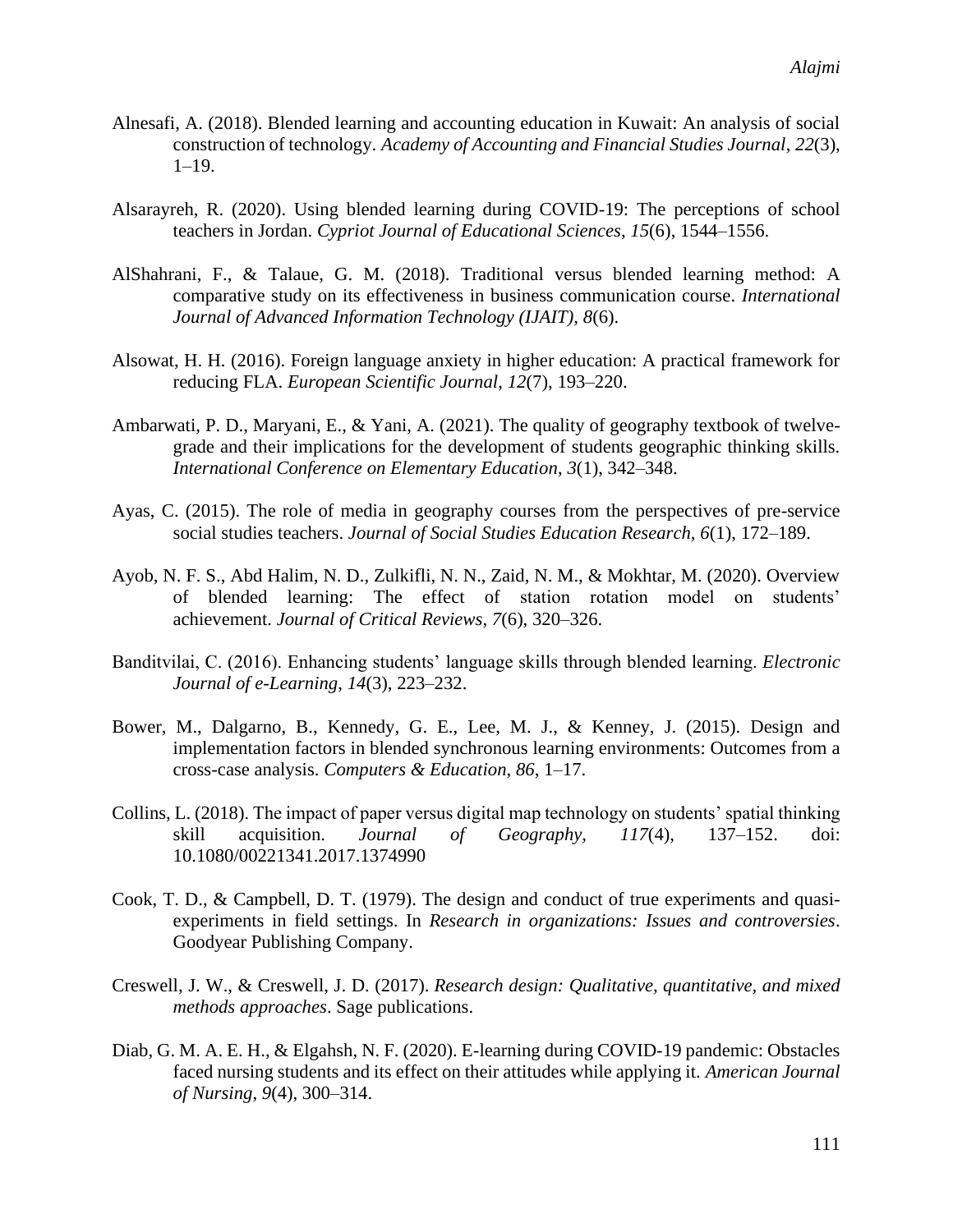- Dinh, H. (2019). Towards a Knowledge-rich Curriculum. *Journal of Curriculum Studies Research*, *1*(1), 54-70. https://doi.org/10.46303/jcsr.01.01.5
- Etom, R., Pabatang Jr, O., Dapanas, K. M. M., Consolacion, R., Iniego, J. M., Jumao-as, A. M., ... & Tee, K. C. (2021). The use of e-learning tools in blended learning approach on students' engagement and performance. *Journal of Physics: Conference Series*, *1835*(1), 012075. IOP Publishing.
- Evans-Amalu, K., & Claravall, E. (2021). Inclusive Online Teaching and Digital Learning: Lessons Learned in the Time of Pandemic and Beyond. *Journal of Curriculum Studies Research*, *3*(1), i-iii. https://doi.org/10.46303/jcsr.2021.4
- Fuhrer, C. (2021). *Instructional strategies that foster high school students' achievement in blended learning* (Doctoral dissertation, Walden University). [https://www.proquest.com/openview/57de7b4a2f256cf5d23dfa9112417f7a/1?pq](https://www.proquest.com/openview/57de7b4a2f256cf5d23dfa9112417f7a/1?pq-origsite=gscholar&cbl=18750&diss=y)[origsite=gscholar&cbl=18750&diss=y](https://www.proquest.com/openview/57de7b4a2f256cf5d23dfa9112417f7a/1?pq-origsite=gscholar&cbl=18750&diss=y)
- Grabinsk, K., Kedzior, M., & Krasodomska, J. (2015). Blended learning in tertiary accounting education in the CEE region: A Polish perspective. *Accounting and Management Information Systems*, *14*(2), 378.
- Harahap, F., Nasution, N. E. A., & Manurung, B. (2019). The effect of blended learning on student's learning achievement and science process skills in plant tissue culture course. *International Journal of Instruction*, *12*(1), 521–538.
- Hoque, M. E. (2016). Three domains of learning: Cognitive, affective and psychomotor. *The Journal of EFL Education and Research*, *2*(2), 45–52.
- Ilhan, A., & Gülersoy, A. E. (2019). Discovery learning strategy in geographical education: A sample of lesson design. *Review of International Geographical Education Online*, *9*(3), 523–541.
- Isti'anah, A. (2017). The effect of blended learning to the students' achievement in grammar class. *IJEE (Indonesian Journal of English Education)*, *4*(1), 16–30.
- Kalimullina, O., Tarman, B. & Stepanova, I. (2021). Education in the Context of Digitalization and Culture: Evolution of the Teacher's Role, Pre-pandemic Overview. *Journal of Ethnic and Cultural Studies*, *8*(1), 226-238. DOI: http://dx.doi.org/10.29333/ejecs/629
- Kiviniemi, M. T. (2014). Effects of a blended learning approach on student outcomes in a graduatelevel public health course. *BMC Medical Education*, *14*(1), 1–7. <https://doi.org/10.1186/1472-6920-14-47>
- Krause, U., Béneker, T., & van Tartwijk, J. (2021). Geography textbook tasks fostering thinking skills for the acquisition of powerful knowledge. *International Research in Geographical and Environmental Education*, 1–16.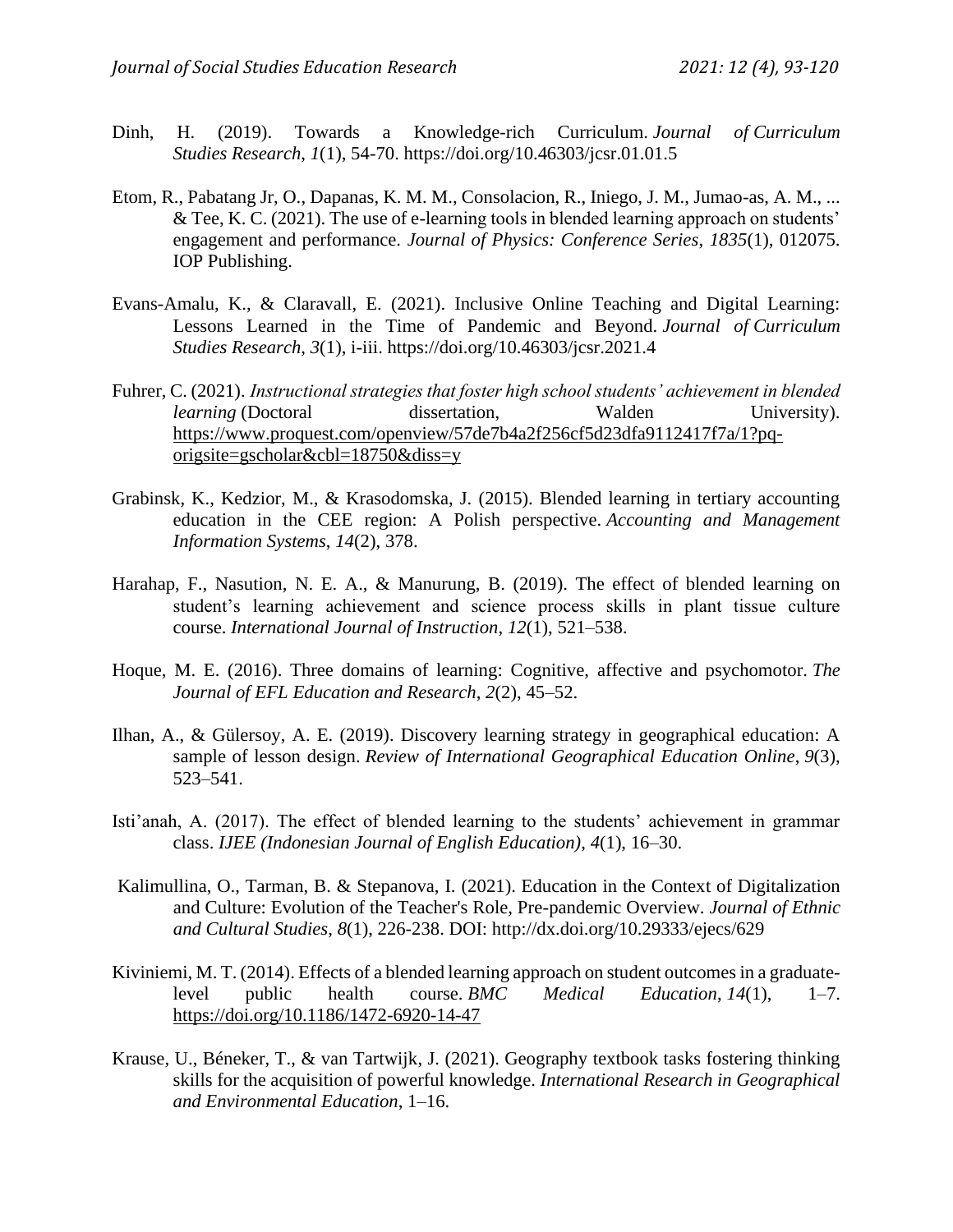- Kundu, A., Bej, T., & Rice, M. (2021). Time to engage: Implementing math and literacy blended learning routines in an Indian elementary classroom. *Education and Information Technologies*, *26*(1), 1201–1220.
- Lambert, D. (2011). *Reframing school geography: A capability approach*. Continuum.
- Lapitan Jr., L. D., Tiangco, C. E., Sumalinog, D. A. G., Sabarillo, N. S., & Diaz, J. M. (2021). An effective blended online teaching and learning strategy during the COVID-19 pandemic. *Education for Chemical Engineers*, *35*, 116–131.
- Law, K. M., Geng, S., & Li, T. (2019). Student enrollment, motivation and learning performance in a blended learning environment: The mediating effects of social, teaching, and cognitive presence. *Computers & Education*, *136*, 1–12.
- López-Pérez, M. V., Pérez-López, M. C., & Rodríguez-Ariza, L. (2011). Blended learning in higher education: Students' perceptions and their relation to outcomes. *Computers & Education*, *56*(3), 818–826. <https://doi.org/10.1016/j.compedu.2010.10.023>
- Ma'arop, A. H., & Embi, M. A. (2016). Implementation of blended learning in higher learning institutions: A review of the literature. *International Education Studies*, *9*(3), 41–52.
- Martanto, S. D., Pramono, S. E., & Sanjoto, T. B. (2021). The implementation of blended learning in social studies learning for 21st century skills enhancement. *Journal of Educational Social Studies*, 9–18.
- Matarirano, O., Gqokonqana, O., & Yeboah, A. (2021). Students' Responses to Multi-Modal Emergency Remote Learning During COVID-19 in a South African Higher Institution. *Research in Social Sciences and Technology*, *6*(2), 199-218. <https://doi.org/10.46303/ressat.2021.19>
- McLaughlin, J. E., Gharkholonarehe, N., Khanova, J., Deyo, Z. M., & Rodgers, J. E. (2015). The impact of blended learning on student performance in a cardiovascular pharmacotherapy course. *American Journal of Pharmaceutical Education*, *79*(2). <https://doi.org/10.5688/ajpe79224>
- MOE. (2019). *Principles of geography and economics textbook for the eleventh grade.* The Educational Research and Curricula Sector, Curriculum Development Department, Kuwait. Second edition. Retrieved from<https://www.sskuwait.net/>
- Mzinga, W., & Onyango, D. O. (2021). The role of instructional materials in learning geography among secondary schools in Busega District, Tanzania. *East African Journal of Education and Social Sciences (EAJESS)*, *2*(3), 29–36.
- Niyazi, K. (2018). Main challenges in front of the teachers to teach geography more effectively: A phenomenological research. *Review of International Geographical Education Online*, *8*(2), 371–393.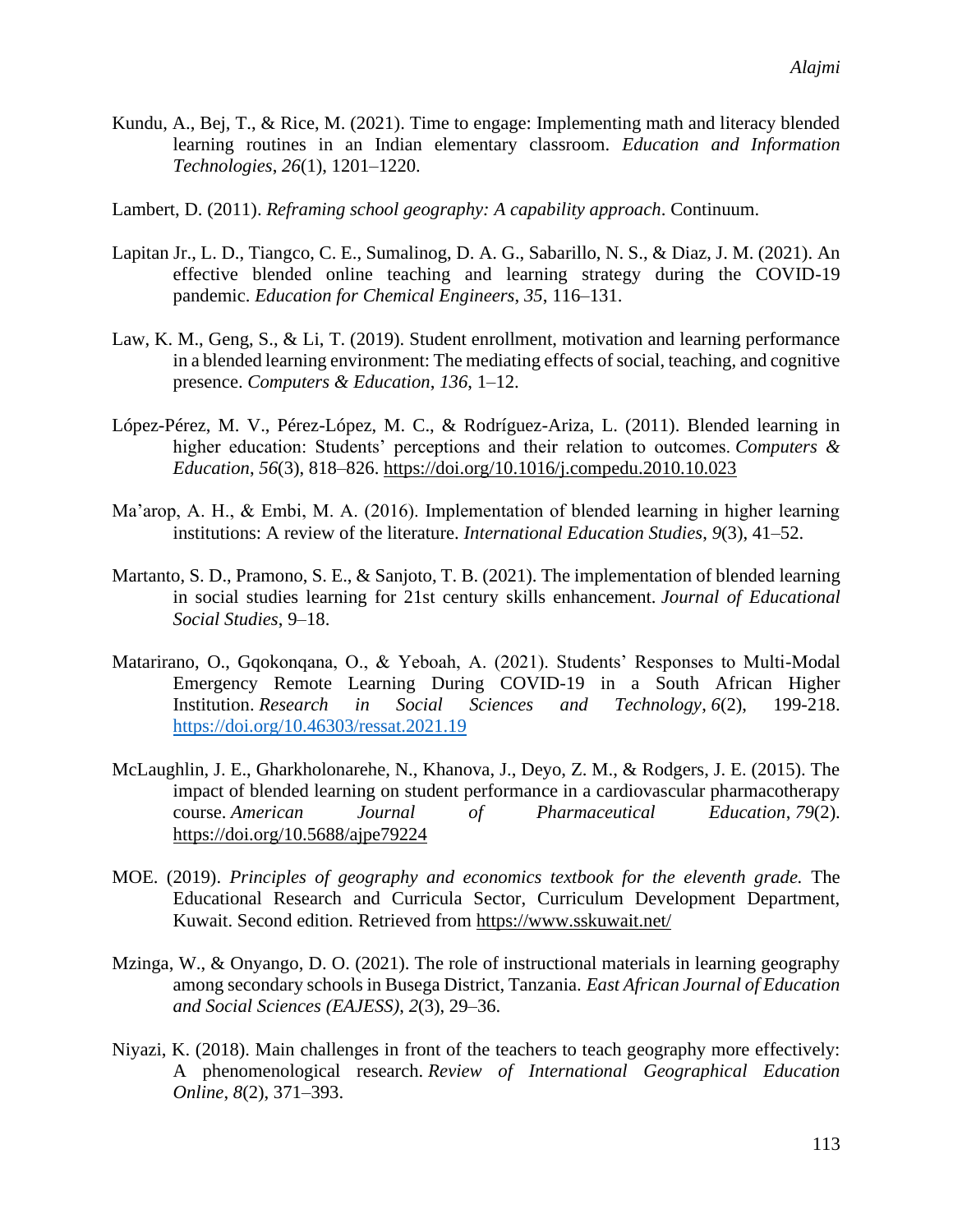- Powell, A., Watson, J., Staley, P., Patrick, S., Horn, M., Fetzer, L., Hibbard, L., Oglesby, J., & Verma, S. (2015). Blending learning: The evolution of online and face-to-face education from 2008-2015. Promising practices in blended and online learning series. *International Association for K-12 Online Learning*. Retrieved from <https://files.eric.ed.gov/fulltext/ED560788.pdf>
- Rafiola, R., Setyosari, P., Radjah, C., & Ramli, M. (2020). The effect of learning motivation, selfefficacy, and blended learning on students' achievement in the industrial revolution 4.0. *International Journal of Emerging Technologies in Learning (iJET)*, *15*(8), 71–82.
- Rao, V. (2019). Blended learning: A new hybrid teaching methodology. <https://eric.ed.gov/?id=ED611486>
- Ridha, S., Utaya, S., Bachri, S., & Handoyo, B. (2019). Students' geographic skills in Indonesia: Evaluating learning material questions about GIS using taxonomy of spatial thinking. *Journal of Social Studies Education Research*, *10*(4), 266–287.
- Roberts, M. (2013). *Geography through enquiry: Approaches to teaching and learning in the secondary school*. Sheffield: Geographical Association.
- Saboowala, R., & Manghirmalani Mishra, P. (2021). Readiness of in-service teachers toward a blended learning approach as a learning pedagogy in the post-COVID-19 Era. *Journal of Educational Technology Systems*, *50*(1), 9–23.
- Sturm, E., & Quaynor, L. (2020). A Window, Mirror, and Wall: How Educators Use Twitter for Professional Learning. *Research in Social Sciences and Technology*, *5*(1), 22-44. <https://doi.org/10.46303/ressat.05.01.2>
- Suprabha, K., & Subramonian, G. (2015). Blended learning approach for enhancing students' learning experiences in a knowledge society. *Journal of Educational Technology*, *11*(4), 1–7.<https://doi.org/10.26634/jet.11.4.3146>
- Tarman, I. & Erkan, N. S. (2021). A study on the development of map and globe reading and interpretation skills in early childhood education. *International Journal of Education in Mathematics, Science, and Technology (IJEMST)*, 9(4), 668-683. https://doi.org/10.46328/ijemst.2044
- Tamim, R. M. (2018). Blended learning for learner empowerment: Voices from the Middle East. *Journal of Research on Technology in Education*, *50*(1), 70–83. <https://doi.org/10.1080/15391523.2017.1405757>
- Tureniyazova, A. (2019). Using Graphical organizers in the teaching process of ICT. *Research in Social Sciences and Technology*, *4*(2), 31-40. https://doi.org/10.46303/ressat.04.02.3
- Unlu, M. (2011). The level of realizing geographical skills in geography lessons. *Educational Sciences: Theory and Practice*, *11*(4), 2166–2172.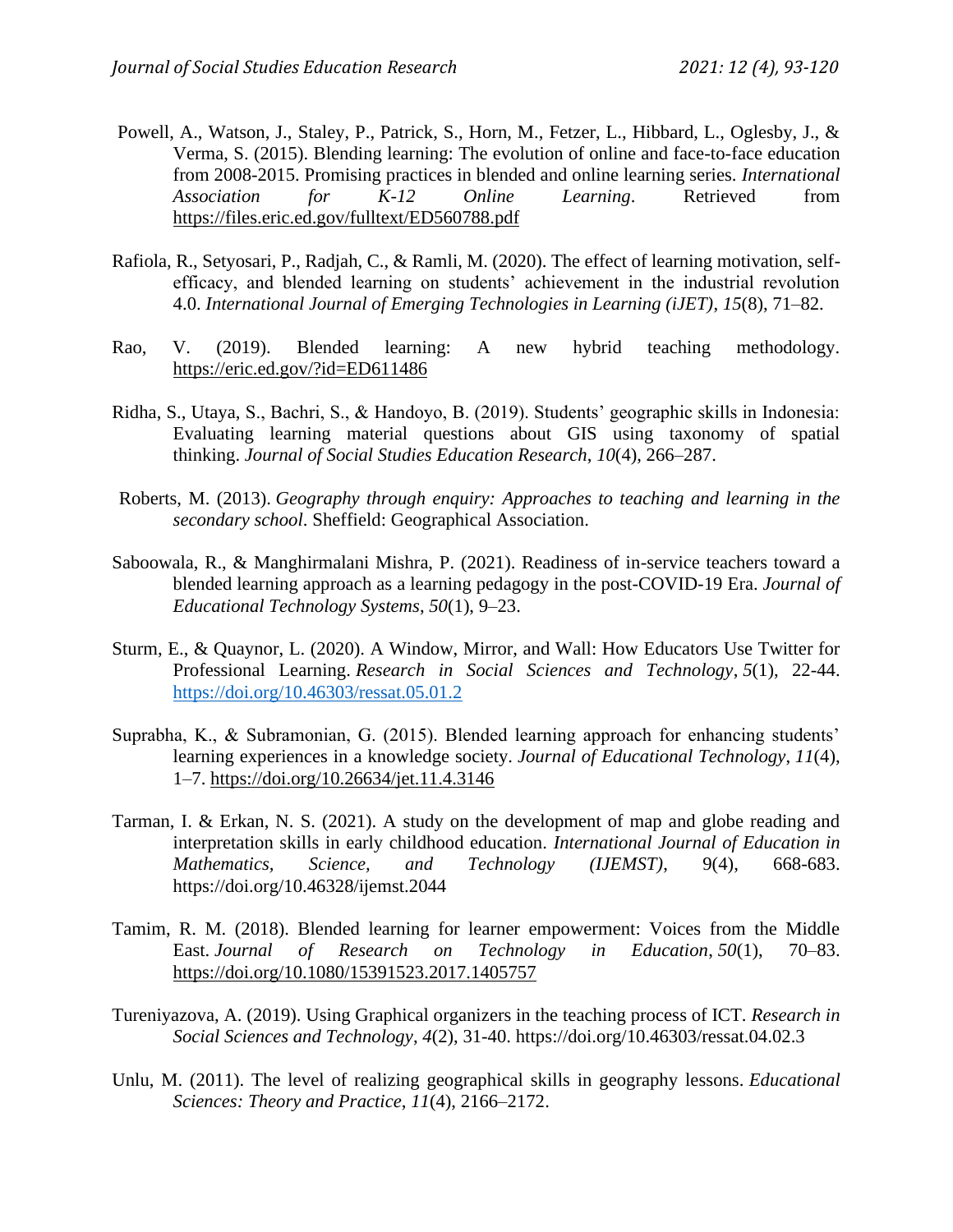- Utami, I. S. (2018). The effect of blended learning model on senior high school students' achievement. In *SHS Web of Conferences* (Vol. 42, p. 00027). EDP Sciences.
- Virranmäki, E., Valta-Hulkkonen, K., & Pellikka, A. (2021). Geography curricula objectives and students' performance: Enhancing the student's higher-order thinking skills? *Journal of Geography*, 1–33.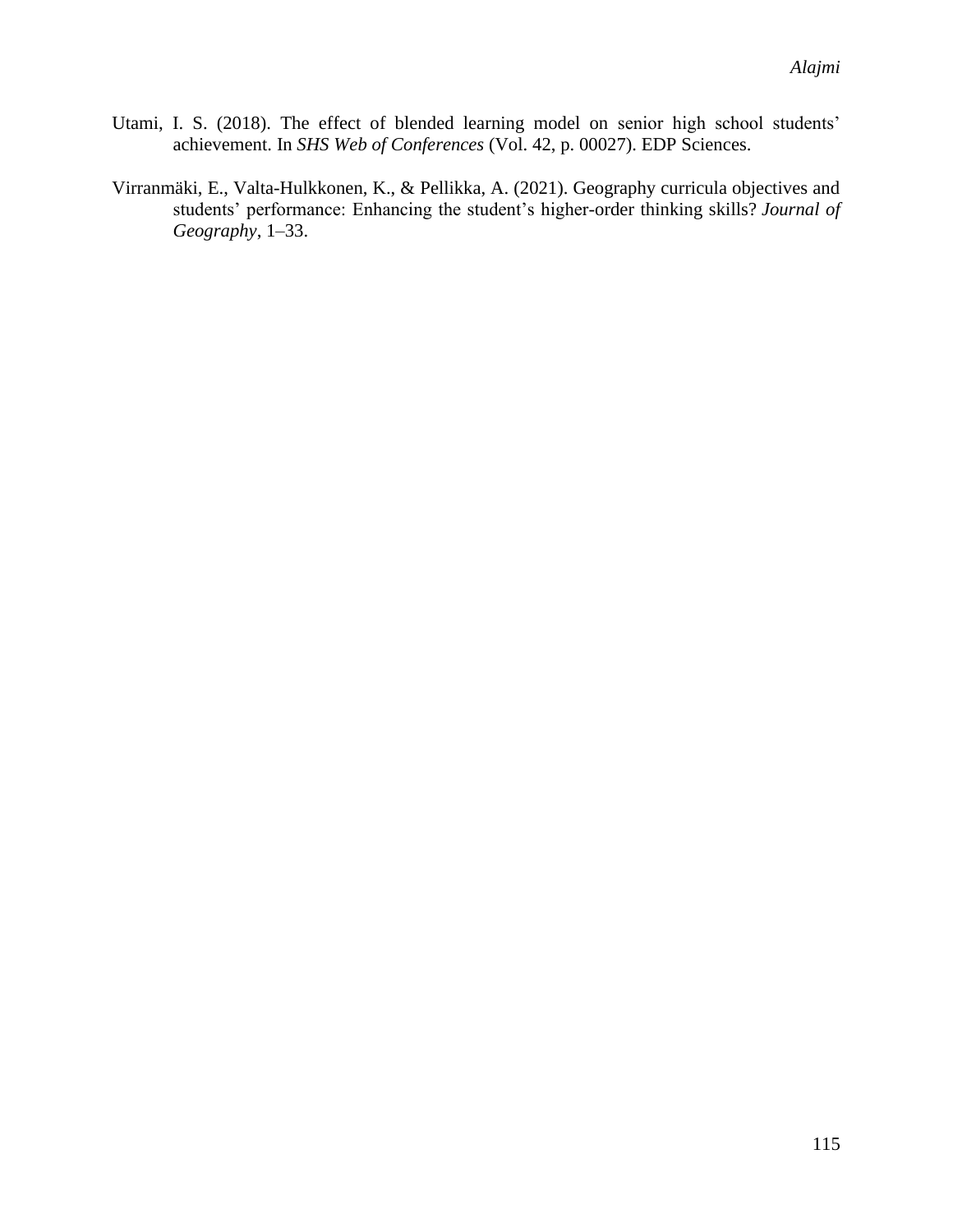## **Appendix**

## **Achievement Test for the Principles of Geography for the Eleventh Grade**

### **A. Complete the following statements:**

1. The figure in front of you represents one of the types of projections called………....



2. The largest planet in the solar system is called.................................

3. The most powerful water movements affecting the coasts are called................................

### **B. Write down the concepts indicating the following expressions:**

|  |  | The science that deals with the study of the geographical |  |
|--|--|-----------------------------------------------------------|--|
|  |  | distribution of natural and human phenomena on the        |  |
|  |  | surface of the Earth.                                     |  |
|  |  | Rocky bodies revolving around the sun are concentrated    |  |
|  |  | between Mars and Jupiter.                                 |  |
|  |  |                                                           |  |

### **C. Underline the correct option from among the options that follow each statement:**

- 6. The following figure represents one of the types of refractions:
- a. Peaceful refraction
- b. Reverse refraction
- c. Groove refraction
- d. Creeping refraction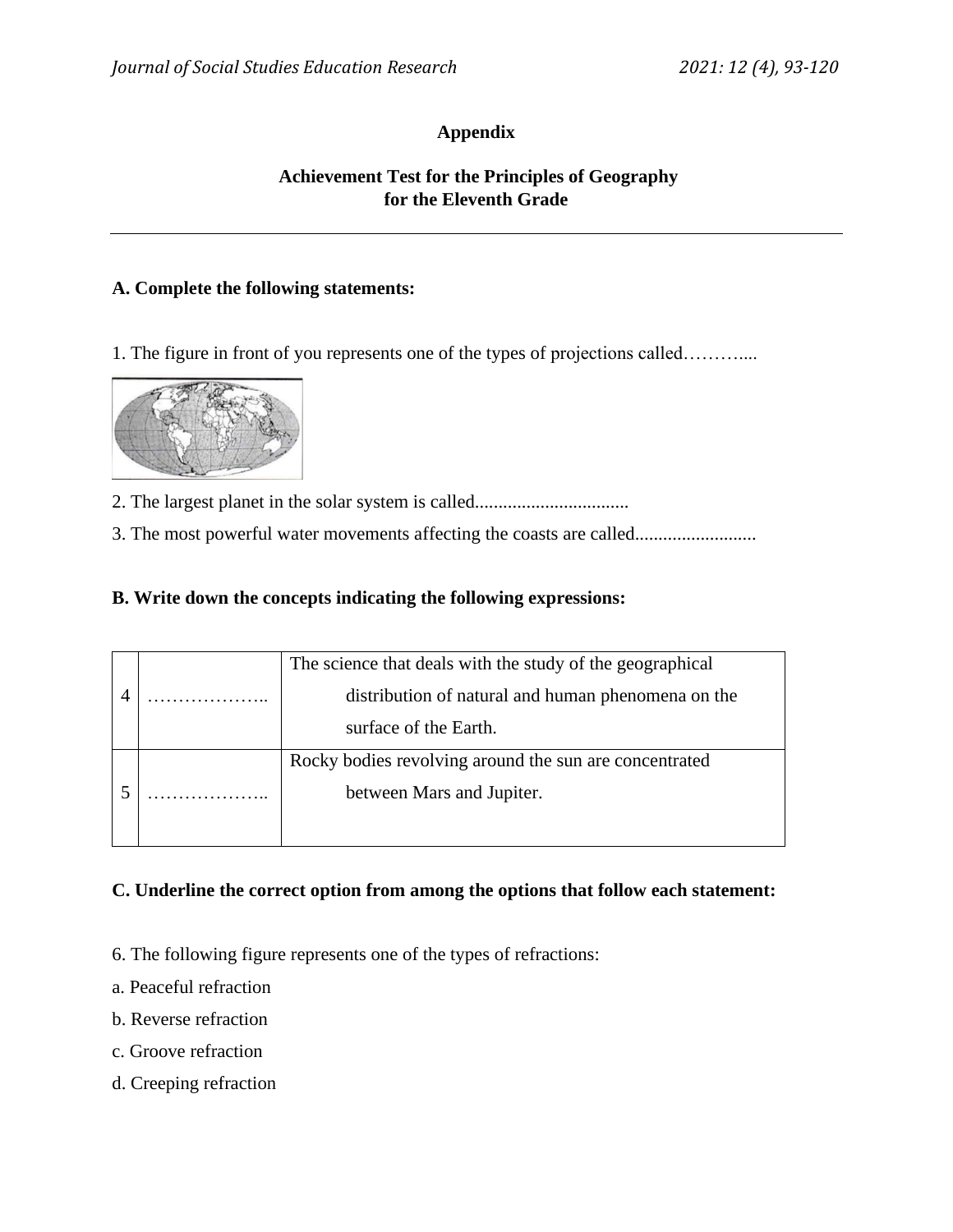*Alajmi*



## **D. Complete the following sagittal diagram:**



## **E. Note the corresponding figure and then answer the following questions:**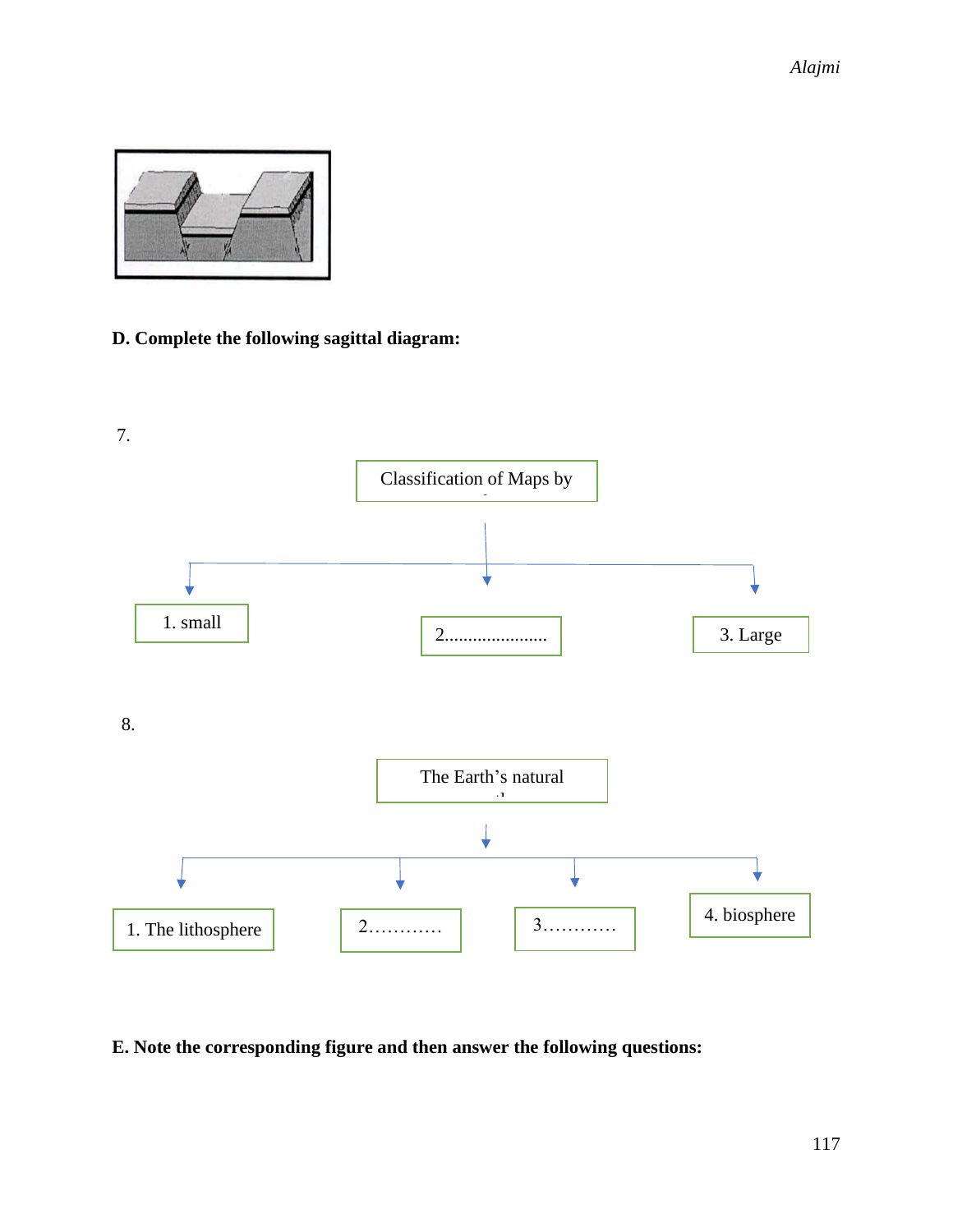

9. Define the solar system.

……………………………………………………………………..................................10. Write the names of the inner rocky planets in order according to their proximity to the sun. 11. Write the types of solar radiation. \*………………………………………………………………………………………… \*………………………………………………………………………………………… F. What are the consequences of: 12. The Earth's rotation around itself (axial)? \*…………………………………………………………………………………………\*.……… ………………………………………………………………………………... 13. Disruptive effects resulting from earthquakes? ………………………………………………………………………………………………………

……………………………………………………………………………

# **G. Calculate the time after reading the paragraph using the following steps:**

"If the hour in the city of Mecca, located on the meridian (40) east, is nine in the morning, what is the hour in the Moroccan city of Fez, which is located on the meridian (5) west?"

- 14. Number Longitude between the two cities=...........
- 15. The time difference between them =..............
- 16. Since the city of Mecca precedes the city of Fez, the hour in the city of Fez =.........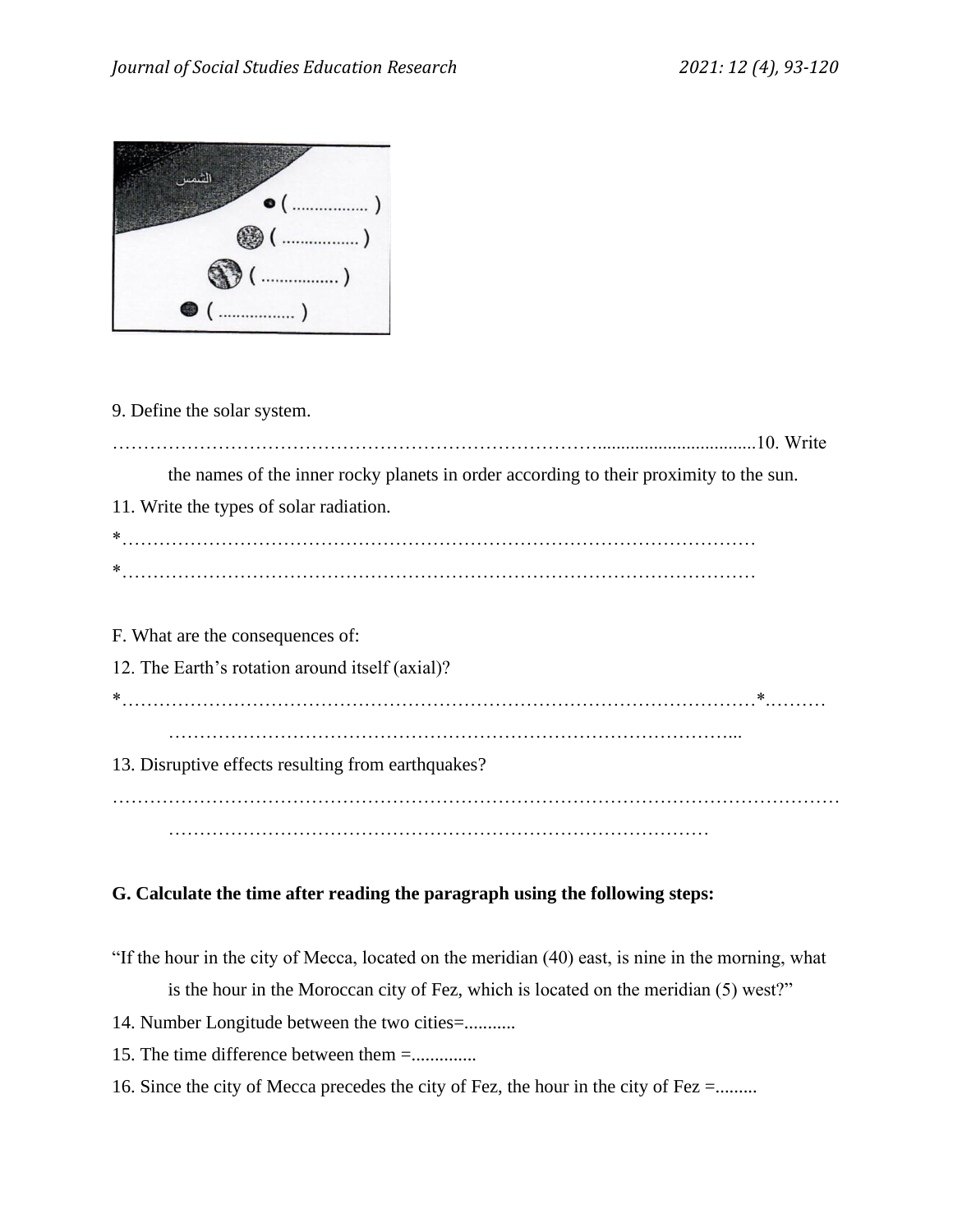## **H. Name the following:**

| 17. The most important sources of information for researchers, especially geographers: |
|----------------------------------------------------------------------------------------|
|                                                                                        |
|                                                                                        |
| 18. Elements of the river system:                                                      |
|                                                                                        |
|                                                                                        |
| 19. Methods of transport by wind:                                                      |
|                                                                                        |
|                                                                                        |

## **I. Compare sedimentary rocks and igneous rocks**

20.

| Compare  | Sedimentary rocks | Igneous rocks |
|----------|-------------------|---------------|
| Features | ∗                 | ∗             |
|          | ∗                 | ∗             |
|          |                   |               |

## **J. Reasons for the following:**

21. The importance of geography:

………………………………………………………………………………………………………

……………………………………………………………………………

22. The importance of rocks:

……………………………………………………………………………………………………… ……………………………………………………………………………

**K. The number of manifestations resulting from the following:**